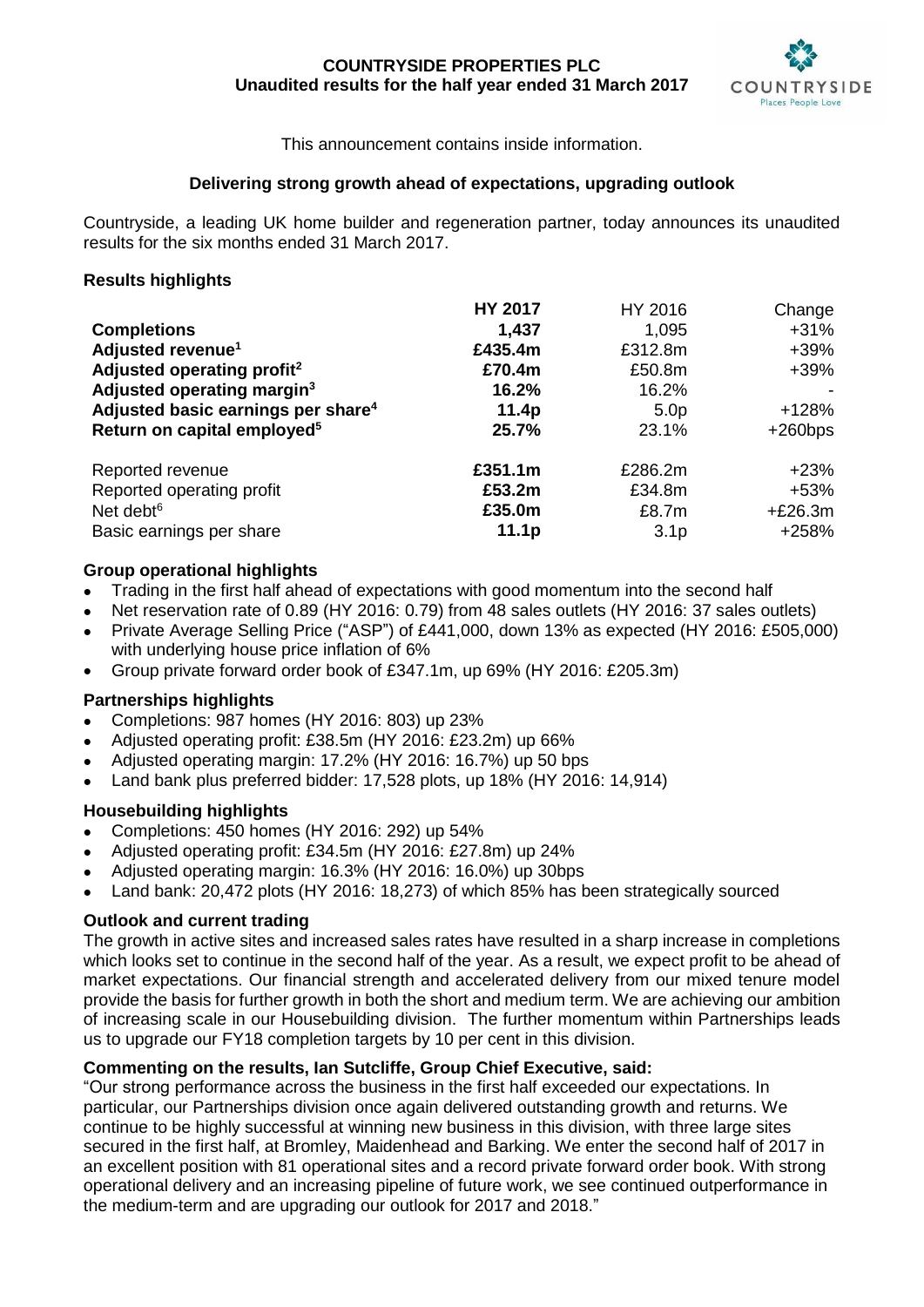There will be an analyst and investor meeting at 9.00am BST today at Numis Securities, The London Stock Exchange Building, 10 Paternoster Square, London, EC4M 7LT hosted by Group Chief Executive, Ian Sutcliffe. The presentation will also be available via a live webcast through the Countryside corporate website<http://investors.countryside-properties.com/>

A playback facility will be provided shortly after the presentation has finished.

Enquiries: **Countryside Properties PLC** Tel: +44 (0) 1277 260 000 Ian Sutcliffe – Group Chief Executive Rebecca Worthington – Group Chief Financial Officer Victoria Prior – Investor Relations & Strategy Director

**Brunswick Group LLP** Tel: +44 (0) 20 7404 5959

Simon Sporborg Will Rowberry

# **Note to editors:**

Countryside is a leading UK home builder and regeneration partner specialising in place making and urban regeneration. Our business is centred around two complementary divisions, Partnerships and Housebuilding. Our Partnerships division specialises in urban regeneration of public sector land, delivering private and affordable homes by partnering with local authorities and housing associations. The Housebuilding division, operating under Countryside and Millgate brands, develops sites that provide private and affordable housing, on land owned or controlled by the Group. Countryside was founded in 1958. It operates in locations across outer London, the South East, the North West of England and the West Midlands.

For further information, please visit the Group's website: [www.countryside-properties.com](http://www.countryside-properties.com/)

# **Cautionary statement regarding forward-looking statements**

Some of the information in this document may contain projections or other forward-looking statements regarding future events or the future financial performance of Countryside Properties PLC and its subsidiaries (the Group). You can identify forward-looking statements by terms such as "expect", "believe", "anticipate", "estimate", "intend", "will", "could", "may" or "might", the negative of such terms or other similar expressions. Countryside Properties PLC (the Company) wishes to caution you that these statements are only predictions and that actual events or results may differ materially. The Company does not intend to update these statements to reflect events and circumstances occurring after the date hereof or to reflect the occurrence of unanticipated events. Many factors could cause the actual results to differ materially from those contained in projections or forward-looking statements of the Group, including among others, general economic conditions, the competitive environment as well as many other risks specifically related to the Group and its operations. Past performance of the Group cannot be relied on as a guide to future performance.

"Countryside" or the "Group" refers to Countryside Properties PLC and its subsidiary companies.

<sup>1</sup> Adjusted revenue includes the Group's share of revenue of joint ventures and associate of £84.3m (HY 2016: £26.6m).

<sup>2</sup> Adjusted operating profit includes the Group's share of operating profit from joint ventures and associate of £15.6m (HY 2016: £6.8m) and excludes non-underlying items of £1.6m (HY 2016: £9.2m).

 $3$  Adjusted operating margin is defined as adjusted operating profit divided by adjusted revenue.

<sup>4</sup>Adjusted basic earnings per share is defined as adjusted profit attributable to ordinary shareholders, net of attributable taxation, divided by the weighted average number of shares in issue. In the prior period, the number of shares in issue from the date of the IPO to 31 March 2016 was applied (see note 8).

- <sup>5</sup> Return on capital employed ("ROCE") is defined as adjusted operating profit divided by average tangible net operating asset value. Tangible net operating asset value ("TNOAV") is calculated as net assets plus net debt of less intangible assets net of deferred tax. In prior periods, loans from the Group's principal shareholder and accrued loan interest were added back to tangible net operating asset value.
- <sup>6</sup> Net debt is defined as bank borrowings less unrestricted cash. Unamortised debt arrangement fees are not included in net debt.

The Directors believe that the use of adjusted measures is necessary to understand the trading performance of the Group.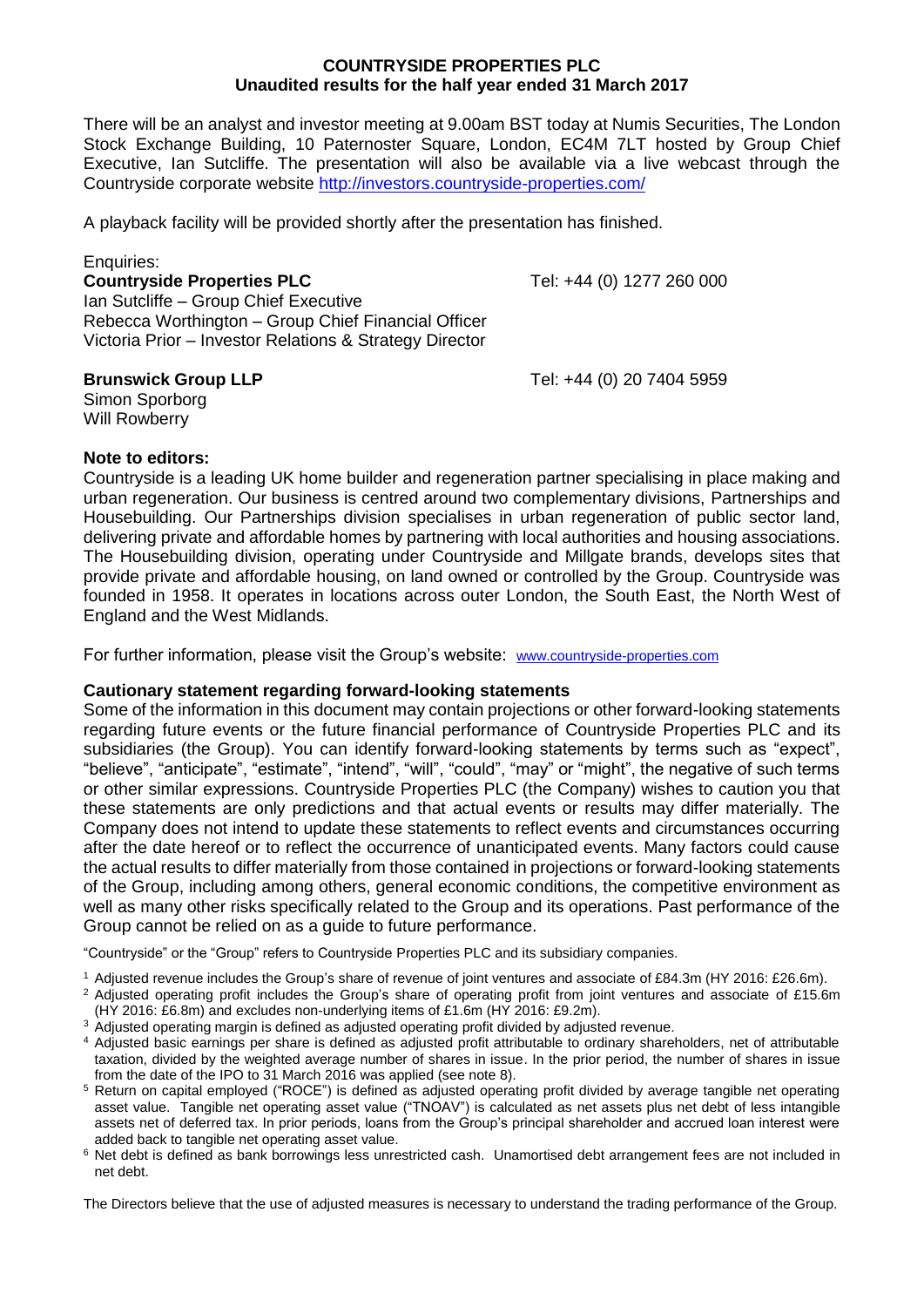# **Chief Executive's Operating Statement**

We have delivered an excellent set of results for the first half of the year in both of our operating divisions. Both Partnerships and Housebuilding are trading ahead of our expectations for 2017 and beyond. Revenue and profit have performed strongly which, together with an improved visibility of future growth, has led us to upgrade our expectations.

# *Group*

Our strong growth trajectory from 2016 continued into the first half of 2017, with total completions of 1,437 homes (HY 2016: 1,095 homes), an increase of 31 per cent.

Private unit completions increased by 42 per cent to 629 homes (HY 2016: 444 homes). Private average selling price ("ASP") has reduced as planned by 13 per cent to £441,000 (HY 2016: £505,000), driven by a smaller proportion of sales from our premium brand Millgate and managing our product mix to ensure it remains affordable for local owner occupiers. Underlying house price inflation was approximately six per cent in the half year, while underlying build cost inflation was around three to four per cent. Help to Buy remains an important sales tool at lower price points, being used on 23 per cent of total completions within the period.

Affordable completions were up 24 per cent to 808 homes (HY 2016: 651 homes) reflecting the increased number of sites under construction. This included 325 Private Rental Sector ("PRS") homes, up 4 per cent in the period (HY 2016: 314 homes). Affordable ASPs increased by 24 per cent to £135,000 (HY 2016: £109,000), reflecting a greater proportion of completions in our Housebuilding division.

As a result, total adjusted revenue increased by 39 per cent to £435.4m (HY 2016: £312.8m). Adjusted operating profit increased by 39 per cent to £70.4m (HY 2016: £50.8m), reflecting strong performance in the south in both divisions and a higher proportion of commercial and land activity compared with the prior period where land sales were second half weighted. On a reported basis, revenue increased by 23 per cent to £351.1m (HY 2016: £286.2m) and operating profit increased by 53 per cent to £53.2m (HY 2016: £34.8m). The difference between adjusted and reported results reflects the proportional consolidation of associate and joint ventures (see notes 10 and 11), non-underlying items relating to the outsourcing of certain central functions in the current year and in the prior year, the Group's IPO and legacy management incentive plan, partially offset by the reversal of a receivable impairment. Adjusted operating margin was flat at 16.2 per cent (HY 2016: 16.2 per cent).

Our net reservation rate per open outlet per week was ahead of expectations at 0.89 (HY 2016: 0.79) on an increased number of sales outlets at 48 (HY 2016: 37). As a consequence, our private forward order book was up 69 per cent to a record £347.1m (HY 2016: £205.3m) giving us strong momentum into the second half.

# *Partnerships*

Our Partnerships division has had a very strong start to the first half, with total completions up 23 per cent to 987 homes (HY 2016: 803 homes) with adjusted revenue up 61 per cent to £223.3m (HY 2016: £138.8m). An improved sales mix and underlying house price inflation in the period resulted in an increase in private ASP of 25 per cent to £368,000 (HY 2016: £295,000).

We saw substantial growth in private completions, up 43 per cent on the prior period to 358 homes (HY 2016: 251 homes), with Affordable completions up 14 per cent at 629 homes (HY 2016: 552 homes). This includes 325 PRS homes, up 4 per cent on the prior period (HY 2016: 314). Affordable ASP was £123,000, up 21 per cent (HY 2016: £102,000), reflecting a greater proportion of affordable completions in the south compared with the prior period.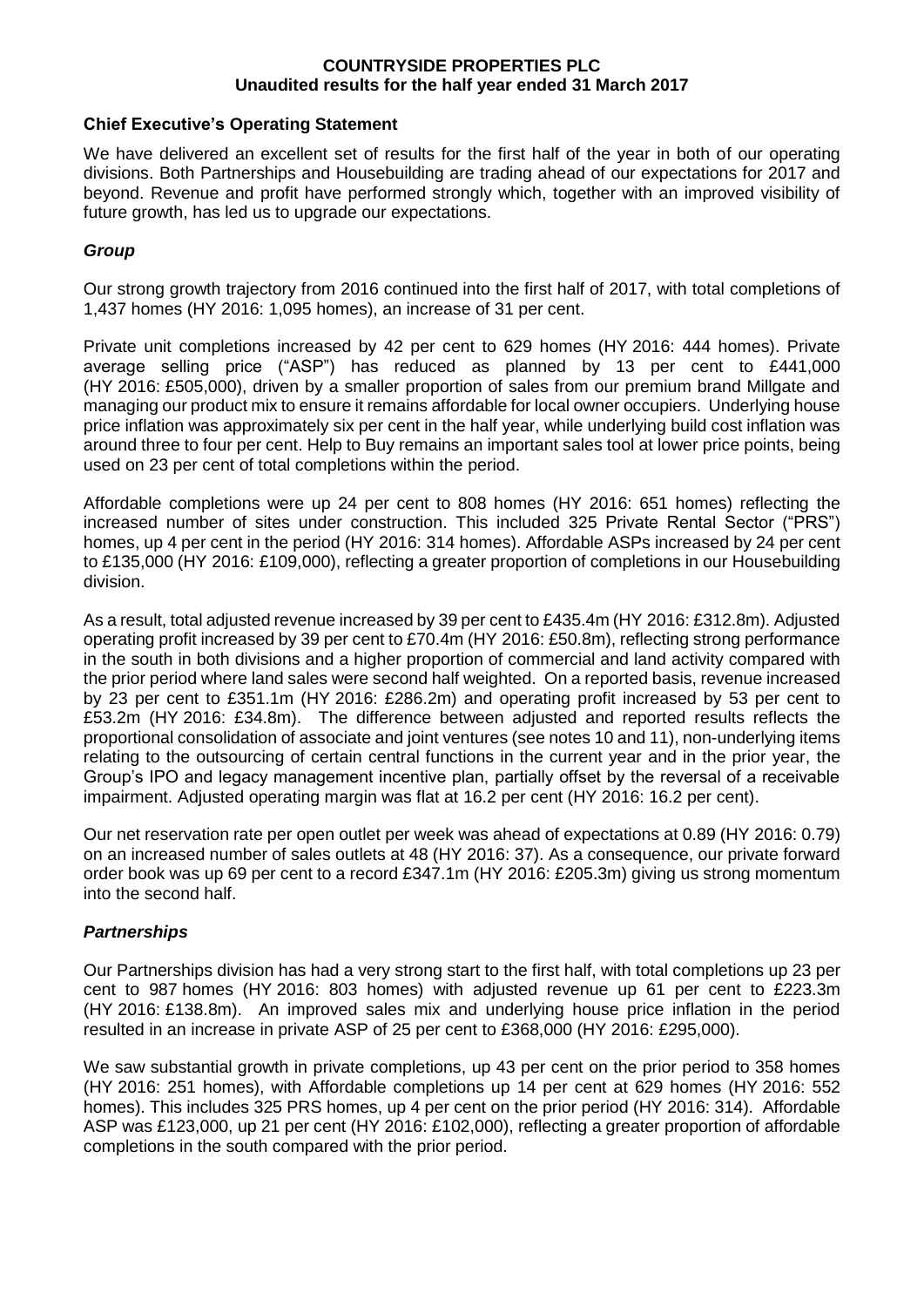Adjusted operating profit of £38.5m was up 66 per cent in the period (HY 2016: £23.2m), with all our regions across the country performing well. The adjusted operating margin increased by 50 bps to 17.2 per cent (HY 2016: 16.7 per cent) due to higher sales values and overhead efficiency. As a result of the increased profit and reflecting the low capital Partnerships model, return on capital employed ("ROCE") improved by 1,640 bps to 67.0 per cent (HY 2016: 50.6 per cent).

Demand for our product has remained strong and is almost exclusively owner occupier driven. Our mixed tenure regeneration accelerates volume and creates attractive places for people to live.

Following the opening of the West Midlands office in 2016, we now have two open sales outlets in the region, with affordable income recognised in the period and the first private completions due in the second half of the year. We are due to start on a third site this summer and are actively building the pipeline. Whilst it is early days in the growth of the West Midlands office, this early momentum signals the region's longer term potential.

# *Housebuilding*

Our Housebuilding division performed well in the first half, underpinned by the continuing strong customer demand for quality homes, particularly in our strongholds of the Home Counties and outer London Boroughs. Total completions were up 54 per cent at 450 homes (HY 2016: 292 homes) in line with expectations. Our premium brand, Millgate, delivered 32 private homes, down from 49 in the prior period which, along with a change in product mix, contributed to a 31 per cent decrease in private ASP to £538,000 (HY 2016: £779,000). We continue to see strong sales at the price points below £600,000, which represented 75 per cent of the Housebuilding division's sales in the half year period. Total private completions of 271 homes were up 40 per cent (HY 2016: 193 homes). Adjusted revenue was £212.1m (HY 2016: £174.0m), up 22 per cent.

Affordable completions were up 81 per cent in the period to 179 homes (HY 2016: 99 homes) reflecting an increase in the number of sites under construction, while affordable ASPs increased by 16 per cent to £172,000 (HY 2016: £148,000).

Adjusted operating profit of £34.5m was up 24 per cent (HY 2016: £27.8m) reflecting the strength of growth in the Housebuilding division, as well as a stronger first half weighting of commercial activities and land sales than in the prior period which delivered profit of £9.7m (HY 2016: £3.1m). The adjusted operating margin of 16.3 per cent was up 30bps on the prior period (HY 2016: 16.0 per cent). ROCE was up 50 bps at 16.8 per cent (HY 2016: 16.3 per cent), as we continue to focus on capital efficiency.

We continue to open new sales outlets within a 50 mile radius of London and had 29 open sales outlets at 31 March 2017 (HY 2016: 22), with a further 10 sites under construction. Additionally we completed three commercial sales, two at Cambridge Medipark and the final parcel at Great Notley in Essex.

# *Excellent visibility of future work and upgrade to medium term outlook*

# *Partnerships*

We had another successful six months in winning new business in the Partnerships division which cements our longer-term growth plans. In addition to those sites already in the land bank including preferred bidder status, we secured 4,225 new plots in the period. These include the previously announced wins at Bromley (384 plots) and Barking (911 plots) and a further success in Maidenhead (1,260 plots) with four sites around a new Crossrail station.

We now have 17,528 Partnerships plots under our control (HY 2016: 14,914 plots), representing approximately nine years of supply at current volumes and providing significant visibility. These projects were awarded to Countryside as a result of our proven track record in delivering complex, multi-phase schemes alongside design excellence. We see no slow down in new opportunities and our bid pipeline currently stands at over 35,000 plots.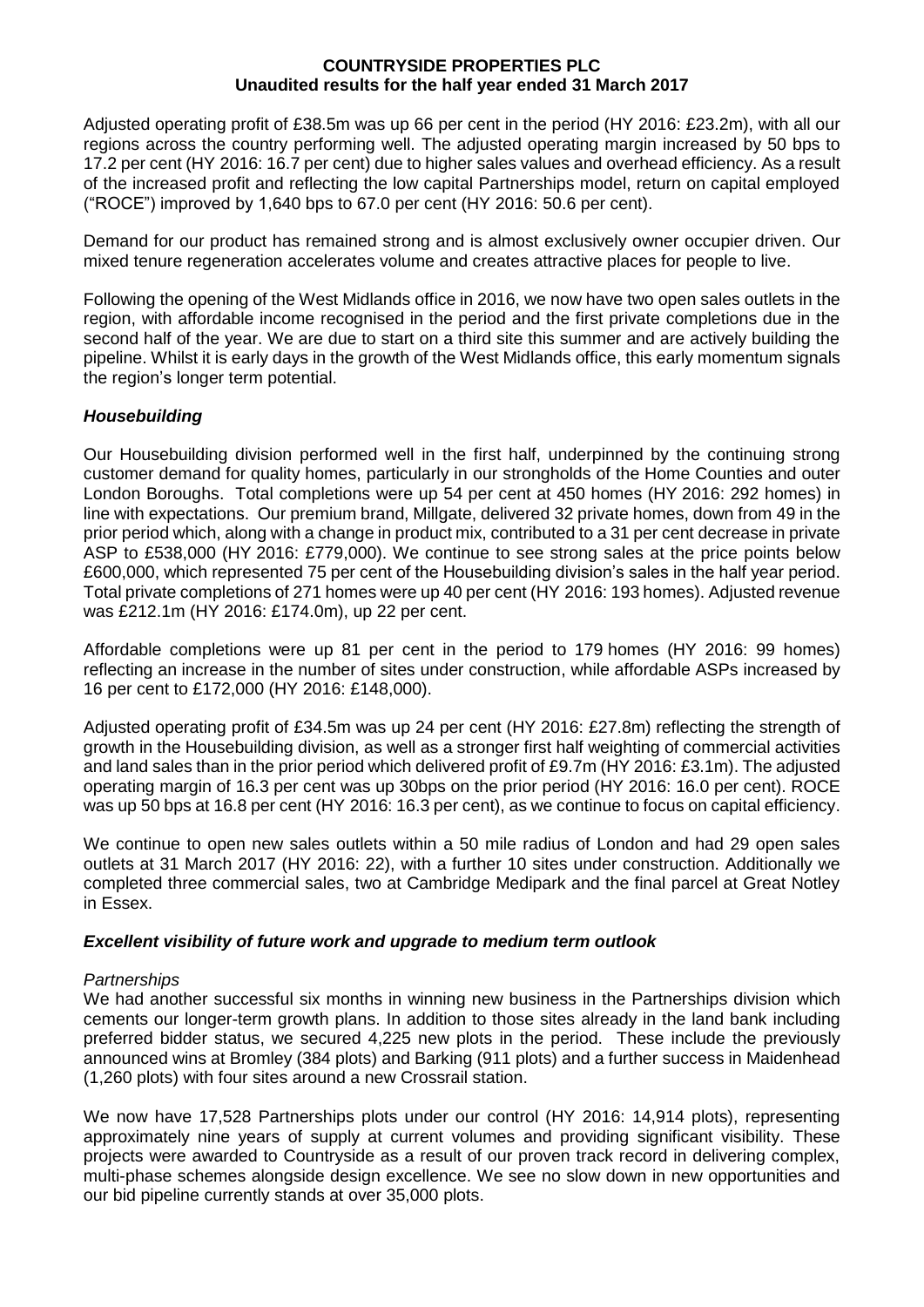# *Housebuilding*

We have maintained the land bank in our Housebuilding division and acquired 1,840 plots on nine sites during the period. We have also completed the planned sales of two surplus sites (321 plots) at Silsden and Bury St Edmunds. The Housebuilding land bank now stands at 20,472 plots (HY 2016: 18,273 plots) of which only 31 per cent is owned and the remainder either controlled or under option agreements. 85 per cent has been sourced strategically.

# *Group*

Government focus on the National Planning Policy Framework has facilitated an increase in outline planning consents, although clearing pre-start conditions remains challenging. Overall, we now have 19,060 plots with some form of planning permission across both divisions (HY 2016: 14,652).

Given the sustained momentum in Partnerships, in particular regarding both the continued bid win rate and operational delivery, we now expect total completions to be higher in the medium-term as we continue to win new work and accelerate delivery on existing sites.

# *Maintaining our capital discipline*

As we maintained our focus on building efficiency during the first half, the increase in operating profit combined with an improvement in asset turn to 1.6 times (HY 2016: 1.5 times) improved ROCE by 260 bps to 25.7 per cent (HY 2016: 23.1 per cent).

The Group's net debt at 31 March 2017 has grown with the increased site activity to £35.0m (HY 2016: £8.7m). This resulted in gearing<sup>1</sup> of 5.6 per cent (HY 2016: 1.6 per cent) and adjusted gearing<sup>2</sup> of 21.7 per cent (HY 2016: 11.4 per cent).

# *Net finance costs*

Net finance costs were £7.0m (HY 2016: £20.8m), significantly lower than the prior period reflecting the absence of interest on shareholder loans which were repaid in full at the time of the IPO. Interest on bank debt decreased by 48 per cent to £1.4m (HY 2016: £2.7m) reflecting the overall lower average net debt in the period. The £300 million revolving credit facility was approved for five years in May 2016 with the potential for two one-year extensions. The first of these was exercised in May 2017, extending the maturity of the facility to 2022.

During the period, the Group agreed to waive interest on outstanding loans from its joint venture, Countryside Annington (Mill Hill) Limited and as a result an impairment charge of £2.1m was recognised within finance costs.

# *Taxation*

l

The effective tax rate applied to adjusted profit for the period was 19.0 per cent (HY 2016: 19.1 per cent). This reflects the anticipated full year effective rate and is slightly lower than the UK headline rate of 19.5 per cent. On a statutory basis, the effective tax rate was 17.4 per cent (HY 2016: 21.5 per cent, the difference to the adjusted effective tax rate being the impact of the Group's joint ventures.

# *Earnings per share*

Adjusted basic earnings per share were 11.4 pence (HY 2016: 5.0 pence), reflecting the strong growth in earnings in the period. On a statutory basis, basic earnings per share were 11.1 pence (HY 2016: 3.1 pence).

<sup>1</sup> Gearing is defined as net debt divided by net assets. In the prior period, gearing is defined as net debt divided by net assets excluding shareholder loans and accrued shareholder loan interest.

<sup>&</sup>lt;sup>2</sup> Adjusted gearing is defined as above, except that net debt includes land creditors.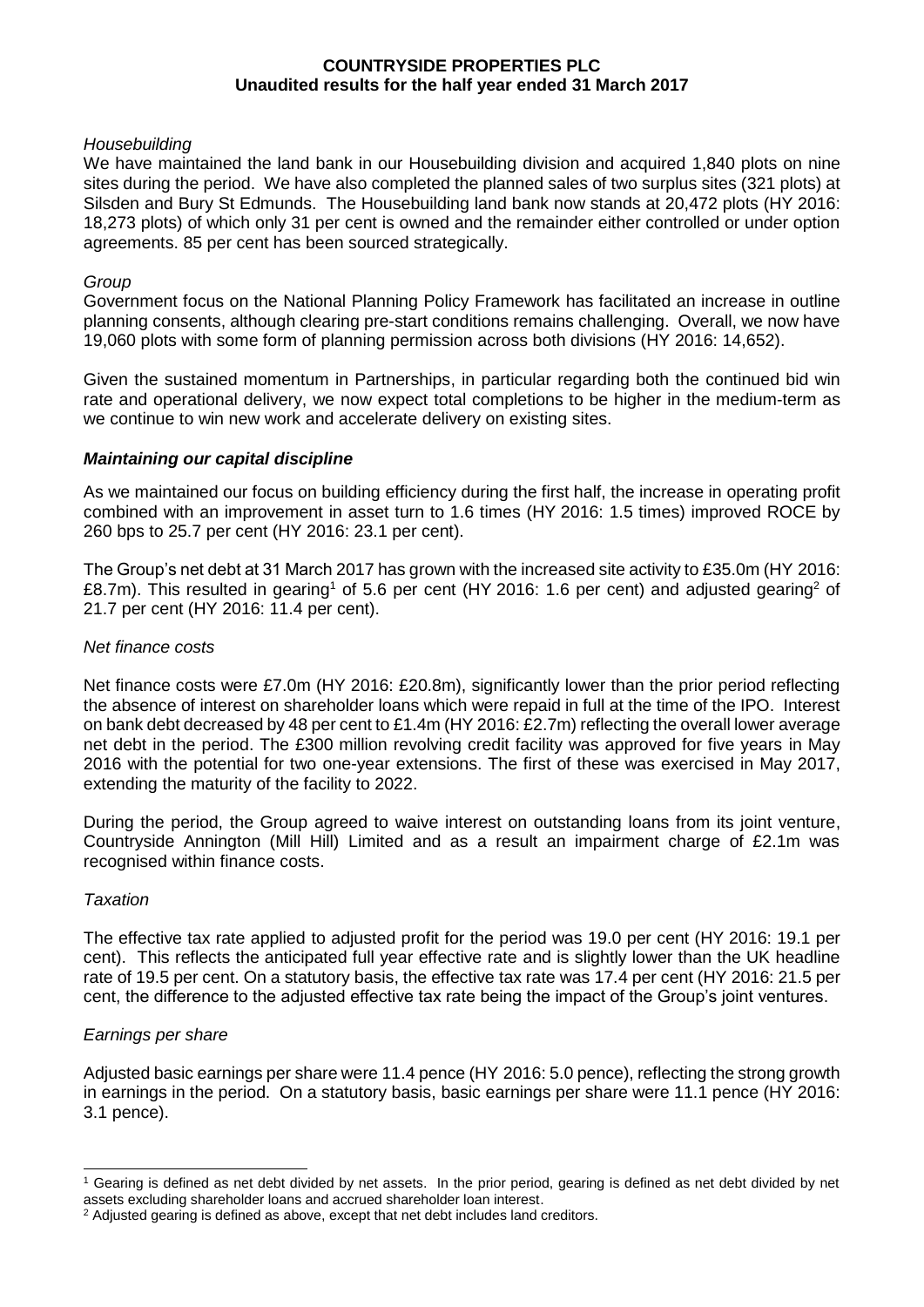# *Dividend*

The Board has recommended an interim dividend of 3.4 pence per share, payable on 7 July 2017, in line with our dividend policy of paying 30 per cent of adjusted retained earnings in dividends. In the prior period, no dividend was recommended due to the proximity of the half year date to the Group's listing in February 2016.

# *Outlook and current trading*

The growth in active sites and increased sales rates have resulted in a sharp increase in completions which looks set to continue in the second half of the year. As a result, we expect profit to be ahead of market expectations. Our financial strength and accelerated delivery from our mixed tenure model provide the basis for further growth in both the short and medium term. We are achieving our ambition of increasing scale in our Housebuilding division. The further momentum within Partnerships leads us to upgrade our FY18 completion targets by 10 per cent in this division.

**Ian Sutcliffe Group Chief Executive 16 May 2017**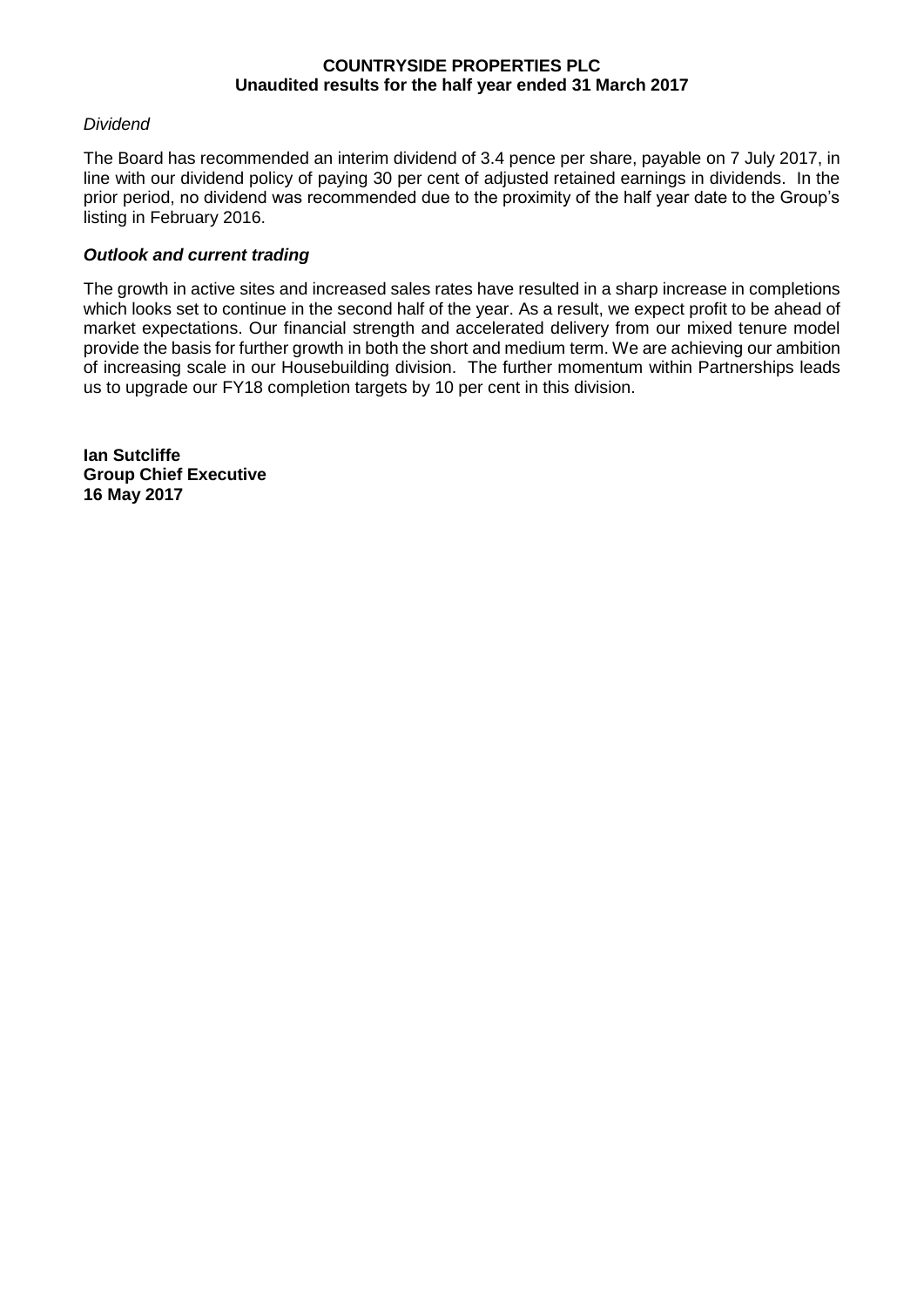# **Principal risks and uncertainties**

The Group is subject to a number of risks and uncertainties as part of its day to day operations. The principal risks and uncertainties facing the Group for the remaining six months of the year have not materially changed since our Annual Report was published in November 2016 as those set out in detail on pages 38 to 39 of the 2016 Annual Report, which is available from www.countryside-properties.com/investors. The Board regularly considers these and seeks to ensure that appropriate processes are in place to manage, monitor and mitigate these risks.

The key business risks, which are not listed in order of importance, include the following:

- A decline in macroeconomic conditions, or conditions in the UK residential property market, can reduce the propensity to buy homes. Higher unemployment and/or interest rates affect consumer confidence and can reduce demand for new homes. Constraints on mortgage availability, or higher costs of mortgage funding, may make it more difficult to sell homes.
- Adverse changes to Government policy in areas such as tax, housing and the environment may result in increased costs and/or delays. The discontinuation of Government-backed purchase assistance programmes may adversely affect the Group's sales.
- Build costs may increase beyond budget due to the reduced availability of skilled labour, increases in sub-contractor or material costs, errors, omissions or unforeseen technical conditions.
- Poor project forecasting, unforeseen operational delays due to technical issues, disputes with third party contractors or suppliers, bad weather or changes in purchaser requirements may cause delay or potentially termination of a project.
- Competition or poor planning may result in a failure to procure land in the right location, at the right price and at the right time.
- Poor forecasting of market demand, or inability to react quickly enough to changes in market demand, in terms of product, location, time and price will impact the Group's competitiveness and reduce sales or sales prices.
- Failure to deliver high quality product and customer service may reduce sales, adversely affect the Group's brand and reputation and potentially lead to third party liabilities.
- Inability to attract and retain highly skilled, competent people at all levels could adversely affect the Group's results, prospects and financial condition.
- Failure to secure timely planning permission on economically viable terms is critical to the value of the Group's land bank.
- A deterioration in the Group's health, safety and environmental standards could put the Group's employees and contractors or the general public at risk of injury or death and could lead to litigation or penalties or damage the Group's reputation.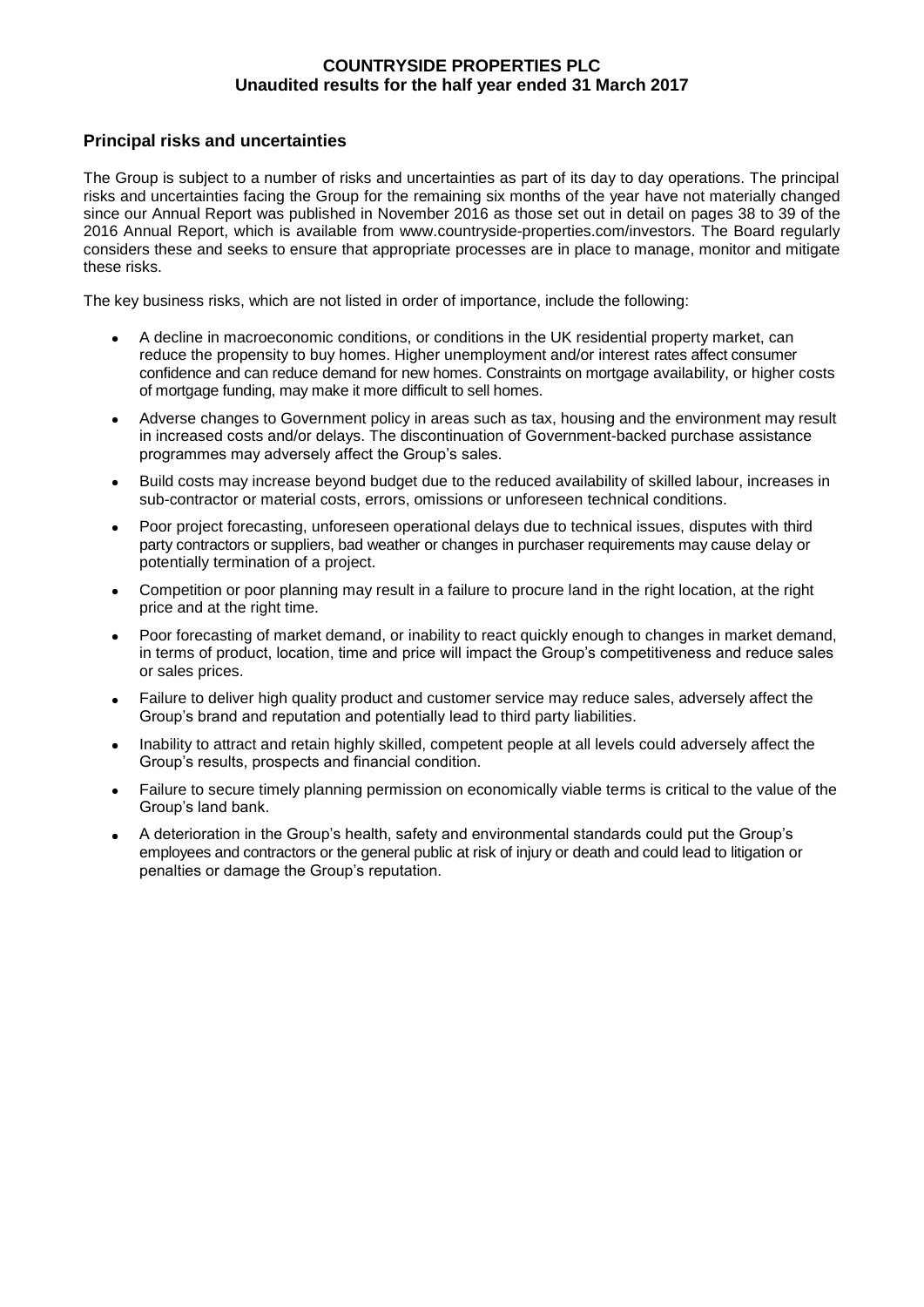## **Responsibility statement of the directors in respect of the unaudited results for the half year ended 31 March 2017**

We confirm that to the best of our knowledge:

- the condensed set of financial statements has been prepared in accordance with IAS 34 Interim Financial Reporting as adopted by the EU;
- the interim results report includes a fair review of the information required by:

(a) DTR 4.2.7R of the Disclosure and Transparency Rules, being an indication of important events that have occurred during the first six months of the financial year and their impact on the condensed set of financial statements; and a description of the principal risks and uncertainties for the remaining six months of the year; and

(b) DTR 4.2.8R of the Disclosure and Transparency Rules, being related party transactions that have taken place in the first six months of the current financial year and that have materially affected the financial position or performance of the entity during that period; and any changes in the related party transactions described in the last annual report that could do so.

The directors of Countryside Properties PLC are listed in the Annual Report for the year ended 30 September 2016.

For and on behalf of the Board

Gary Whitaker Company Secretary 16 May 2017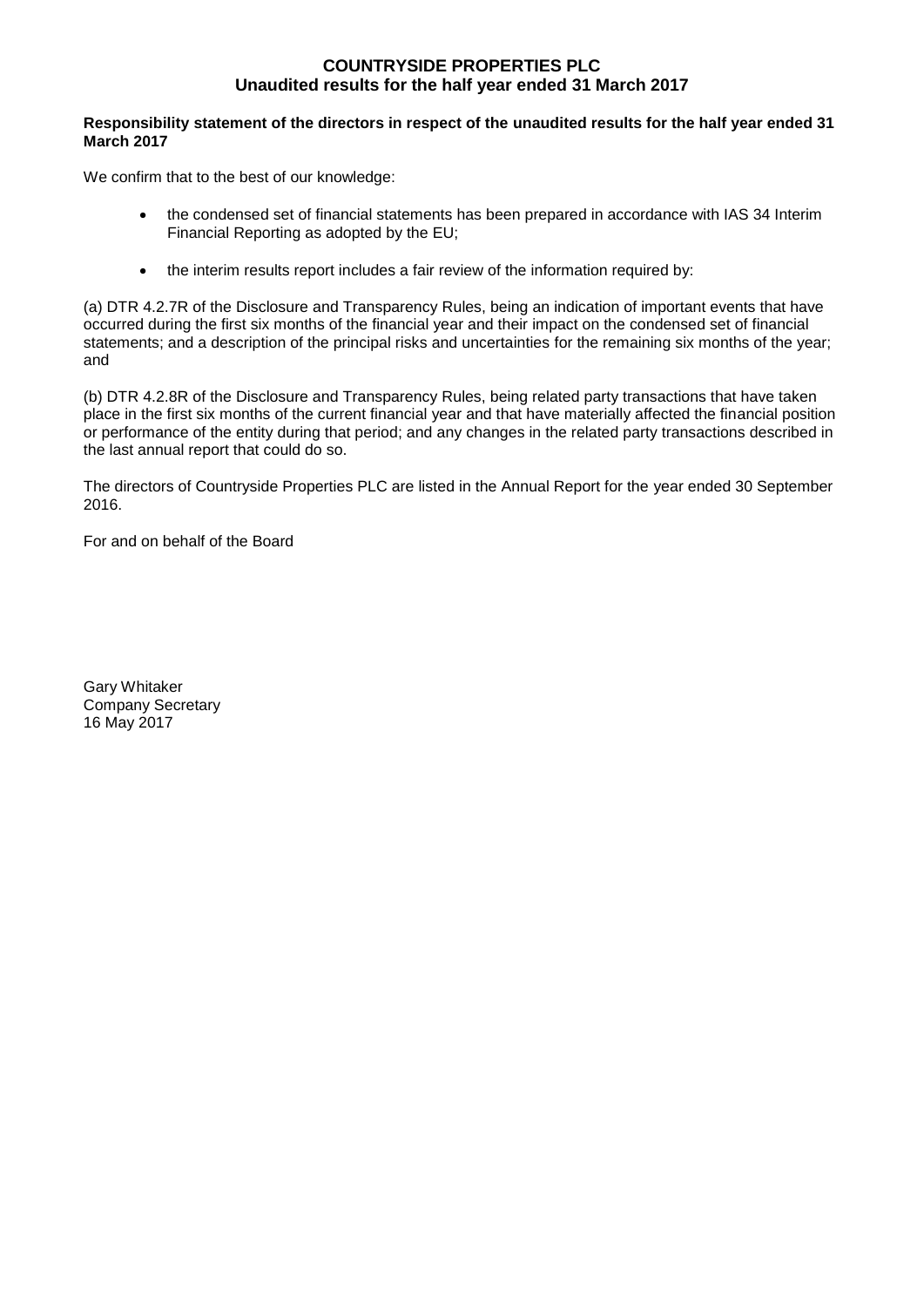## **COUNTRYSIDE PROPERTIES PLC CONSOLIDATED STATEMENT OF COMPREHENSIVE INCOME As at 31 March 2017**

|                                                                  |                | <b>Six months</b><br>ended 31<br><b>March 2017</b> | Six months<br>ended 31<br>March 2016 | Year ended<br>30<br>September<br>2016 |
|------------------------------------------------------------------|----------------|----------------------------------------------------|--------------------------------------|---------------------------------------|
|                                                                  | Note           | <b>Unaudited</b>                                   | Unaudited                            | Audited                               |
|                                                                  |                | £m                                                 | £m                                   | £m                                    |
| <b>Revenue</b>                                                   | 4              | 351.1                                              | 286.2                                | 671.3                                 |
| Cost of sales                                                    |                | (273.5)                                            | (222.5)                              | (527.2)                               |
| Gross profit                                                     |                | 77.6                                               | 63.7                                 | 144.1                                 |
| Administrative expenses                                          |                | (24.4)                                             | (28.9)                               | (56.8)                                |
| <b>Group operating profit</b>                                    | $\mathbf 5$    | 53.2                                               | 34.8                                 | 87.3                                  |
| Analysed as:                                                     |                |                                                    |                                      |                                       |
| Adjusted Group operating profit                                  |                | 70.4                                               | 50.8                                 | 122.5                                 |
| Less: Share of associate and joint ventures operating<br>profit  |                | (15.6)                                             | (6.8)                                | (25.3)                                |
| Less: Non-underlying items                                       | 5              | (1.6)                                              | (9.2)                                | (9.9)                                 |
| <b>Group operating profit</b>                                    |                | 53.2                                               | 34.8                                 | 87.3                                  |
| Finance costs                                                    | 6              | (7.3)                                              | (22.3)                               | (30.5)                                |
| Analysed as:                                                     |                |                                                    |                                      |                                       |
| Adjusted finance costs                                           |                | (7.3)                                              | (22.3)                               | (27.3)                                |
| Less: non-underlying finance cost                                |                |                                                    |                                      | (3.2)                                 |
| Finance costs                                                    |                | (7.3)                                              | (22.3)                               | (30.5)                                |
| Finance income                                                   |                | 0.3                                                | 1.5                                  | 2.3                                   |
| Share of profit from associate and joint ventures                |                | 14.1                                               | 4.1                                  | 19.6                                  |
| Profit before income tax                                         |                | 60.3                                               | 18.1                                 | 78.7                                  |
| Income tax expense                                               | $\overline{7}$ | (10.5)                                             | (3.9)                                | (17.3)                                |
| Profit for the period                                            |                | 49.8                                               | 14.2                                 | 61.4                                  |
| Profit is attributable to:                                       |                |                                                    |                                      |                                       |
| Owners of the parent                                             |                | 49.8                                               | 13.7                                 | 61.1                                  |
| Non-controlling interest                                         |                |                                                    | 0.5                                  | 0.3                                   |
|                                                                  |                | 49.8                                               | 14.2                                 | 61.4                                  |
| Other comprehensive income                                       |                |                                                    |                                      |                                       |
| Items that may be reclassified to profit and loss                |                |                                                    |                                      |                                       |
| Changes in the fair value of available-for-sale financial assets |                | $\blacksquare$                                     |                                      | (1.5)                                 |
| Total comprehensive income for the period                        |                | 49.8                                               | 14.2                                 | 59.9                                  |
| Total comprehensive income for the period attributable to:       |                |                                                    |                                      |                                       |
| Owners of the parent                                             |                | 49.8                                               | 13.7                                 | 59.6                                  |
| Non-controlling interest                                         |                |                                                    | 0.5                                  | 0.3                                   |
|                                                                  |                | 49.8                                               | 14.2                                 | 59.9                                  |
| Earnings per share (expressed in pence per share):               |                |                                                    |                                      |                                       |
| Basic earnings per share                                         | 8              | 11.1                                               | 3.1                                  | 13.6                                  |
| Diluted earnings per share                                       | 8              | 11.1                                               | 3.1                                  | 13.6                                  |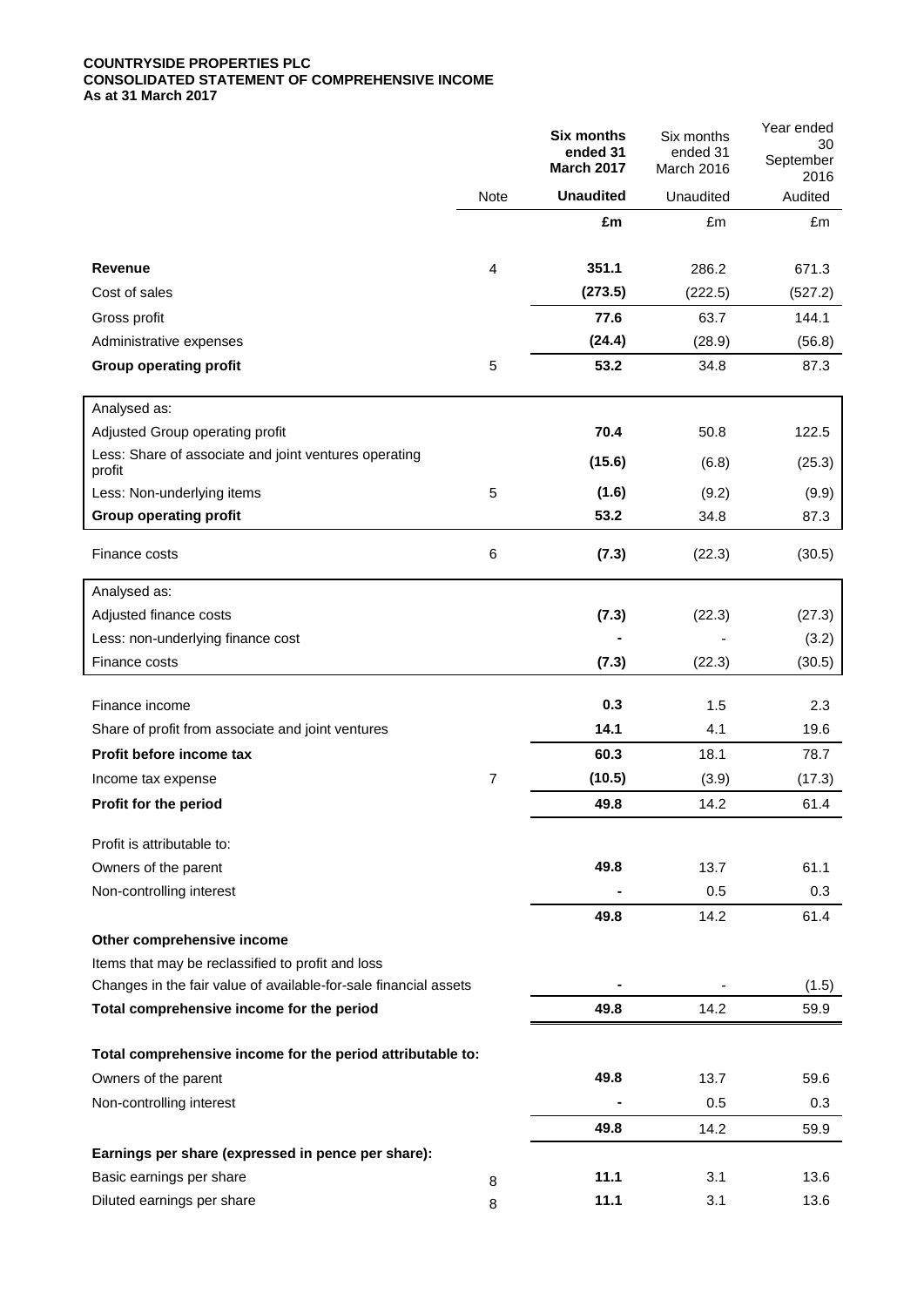## **COUNTRYSIDE PROPERTIES PLC CONSOLIDATED STATEMENT OF FINANCIAL POSITION As at 31 March 2017**

|                                                 |      | As at 31<br><b>March 2017</b> | As at 31<br>March 2016 | As at 30<br>September<br>2016 |
|-------------------------------------------------|------|-------------------------------|------------------------|-------------------------------|
|                                                 | Note | <b>Unaudited</b>              | Unaudited              | Audited                       |
|                                                 |      | £m                            | £m                     | £m                            |
| <b>Assets</b>                                   |      |                               |                        |                               |
| Non-current assets                              |      |                               |                        |                               |
| Intangible assets                               |      | 59.2                          | 58.9                   | 58.9                          |
| Property, plant and equipment                   |      | 2.6                           | 2.6                    | 2.7                           |
| Investment in joint ventures                    | 10   | 48.6                          | 50.2                   | 53.9                          |
| Investment in associate                         | 11   | 5.2                           | 4.0                    | 5.2                           |
| Available-for-sale financial assets             | 12   | 8.4                           | 10.3                   | 8.7                           |
| Deferred tax assets                             |      | 2.2                           | 4.7                    | 3.3                           |
| Trade and other receivables                     |      | 18.0                          | 11.9                   | 10.8                          |
|                                                 |      | 144.2                         | 142.6                  | 143.5                         |
| <b>Current assets</b>                           |      |                               |                        |                               |
| Inventories                                     | 13   | 675.8                         | 485.5                  | 583.6                         |
| Trade and other receivables                     |      | 154.5                         | 134.2                  | 147.9                         |
| Cash and cash equivalents                       | 14   | 5.1                           | 41.3                   | 38.3                          |
|                                                 |      | 835.4                         | 661.0                  | 769.8                         |
| <b>Total assets</b>                             |      | 979.6                         | 803.6                  | 913.3                         |
| <b>Liabilities</b>                              |      |                               |                        |                               |
| <b>Current liabilities</b>                      |      |                               |                        |                               |
| Overdrafts                                      | 14   | (0.1)                         |                        | (26.3)                        |
| Trade and other payables                        |      | (218.6)                       | (141.9)                | (177.5)                       |
| Current income tax liabilities                  |      | (8.6)                         | (2.3)                  | (6.1)                         |
| Provisions                                      |      | (0.5)                         | (0.9)                  | (0.8)                         |
|                                                 |      | (227.8)                       | (145.1)                | (210.7)                       |
| Non-current liabilities                         |      |                               |                        |                               |
| Borrowings                                      | 14   | (37.7)                        | (46.6)                 |                               |
| Trade and other payables                        |      | (82.5)                        | (64.8)                 | (109.0)                       |
| Provisions                                      |      | (2.1)                         | (0.9)                  | (0.7)                         |
|                                                 |      | (122.3)                       | (112.3)                | (109.7)                       |
| <b>Total liabilities</b>                        |      | (350.1)                       | (257.4)                | (320.4)                       |
| <b>Net assets</b>                               |      | 629.5                         | 546.2                  | 592.9                         |
| <b>Equity</b>                                   |      |                               |                        |                               |
| Share capital                                   |      | 4.5                           | 4.5                    | 4.5                           |
| Reserves                                        |      | 624.5                         | 541.0                  | 587.9                         |
| Equity attributable to owners of the parent     |      | 629.0                         | 545.5                  | 592.4                         |
| Equity attributable to non-controlling interest |      | 0.5                           | 0.7                    | 0.5                           |
| <b>Total equity</b>                             |      | 629.5                         | 546.2                  | 592.9                         |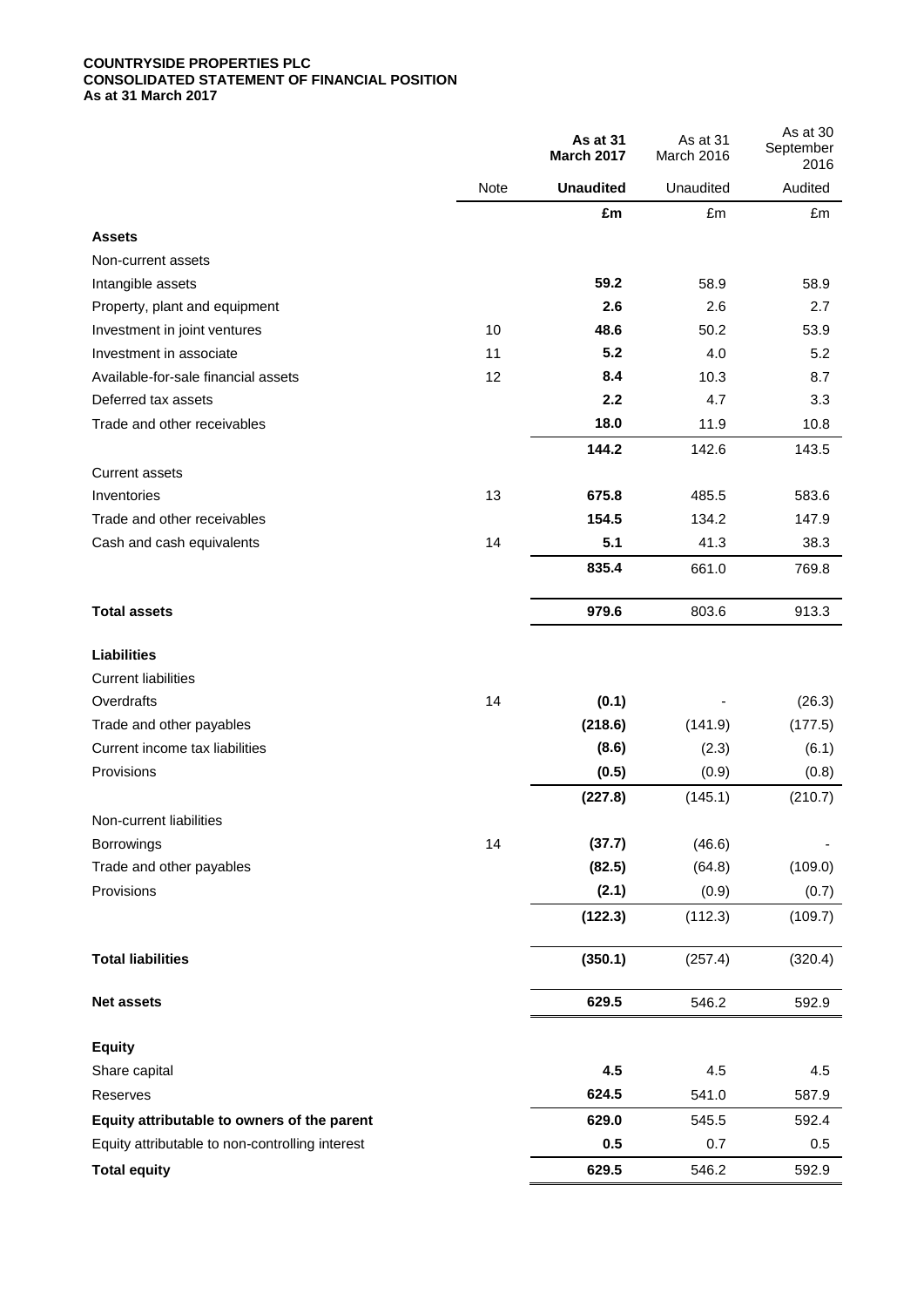## **COUNTRYSIDE PROPERTIES PLC CONSOLIDATED STATEMENT OF CHANGES IN EQUITY (UNAUDITED) For the six months 31 March 2017**

|                                                                | Share<br>capital | Share<br>premium             | Retained<br>earnings | Available-<br>for-sale<br>financial<br>assets | Equity<br>attributable<br>to owner | Non-<br>controlling<br>interest | Total<br>Equity |
|----------------------------------------------------------------|------------------|------------------------------|----------------------|-----------------------------------------------|------------------------------------|---------------------------------|-----------------|
|                                                                | £m               | £m                           | £m                   | £m                                            | £m                                 | £m                              | £m              |
| At 1 October 2016                                              | 4.5              |                              | 587.8                | 0.1                                           | 592.4                              | 0.5                             | 592.9           |
| <b>Comprehensive income</b>                                    |                  |                              |                      |                                               |                                    |                                 |                 |
| Profit for the period                                          |                  | $\overline{\phantom{0}}$     | 49.8                 |                                               | 49.8                               | ÷,                              | 49.8            |
| Total comprehensive income                                     |                  |                              | 49.8                 |                                               | 49.8                               |                                 | 49.8            |
| <b>Transactions with owners</b>                                |                  |                              |                      |                                               |                                    |                                 |                 |
| Share based payment expense,<br>net of deferred tax            |                  |                              | 2.1                  |                                               | 2.1                                |                                 | 2.1             |
| Dividends paid                                                 |                  | $\qquad \qquad \blacksquare$ | (15.3)               |                                               | (15.3)                             |                                 | (15.3)          |
| Total transactions with owners                                 |                  | $\overline{\phantom{0}}$     | (13.2)               |                                               | (13.2)                             | $\overline{\phantom{0}}$        | (13.2)          |
| At 31 March 2017                                               | 4.5              | $\blacksquare$               | 624.4                | 0.1                                           | 629.0                              | 0.5                             | 629.5           |
| At 1 October 2015                                              |                  | 1.1                          | 10.3                 | 1.6                                           | 13.0                               | 0.2                             | 13.2            |
| <b>Comprehensive income</b>                                    |                  |                              |                      |                                               |                                    |                                 |                 |
| Profit for the period                                          |                  | $\overline{\phantom{0}}$     | 13.7                 | $\blacksquare$                                | 13.7                               | 0.5                             | 14.2            |
| Total comprehensive income                                     |                  | $\frac{1}{2}$                | 13.7                 |                                               | 13.7                               | 0.5                             | 14.2            |
| <b>Transactions with owners</b>                                |                  |                              |                      |                                               |                                    |                                 |                 |
| Share based payment expense -<br>pre-IPO                       |                  |                              | 1.9                  |                                               | 1.9                                |                                 | 1.9             |
| Share based payment expense -<br>post-IPO, net of deferred tax | ٠                | $\frac{1}{2}$                | 0.2                  |                                               | 0.2                                |                                 | 0.2             |
| Group reorganisation                                           | 4.5              | (1.1)                        | 513.3                | $\overline{\phantom{0}}$                      | 516.7                              | $\overline{\phantom{0}}$        | 516.7           |
| Total transactions with owners                                 | 4.5              | (1.1)                        | 515.4                | $\blacksquare$                                | 518.8                              | $\overline{\phantom{a}}$        | 518.8           |
| At 31 March 2016                                               | 4.5              | $\blacksquare$               | 539.4                | 1.6                                           | 545.5                              | 0.7                             | 546.2           |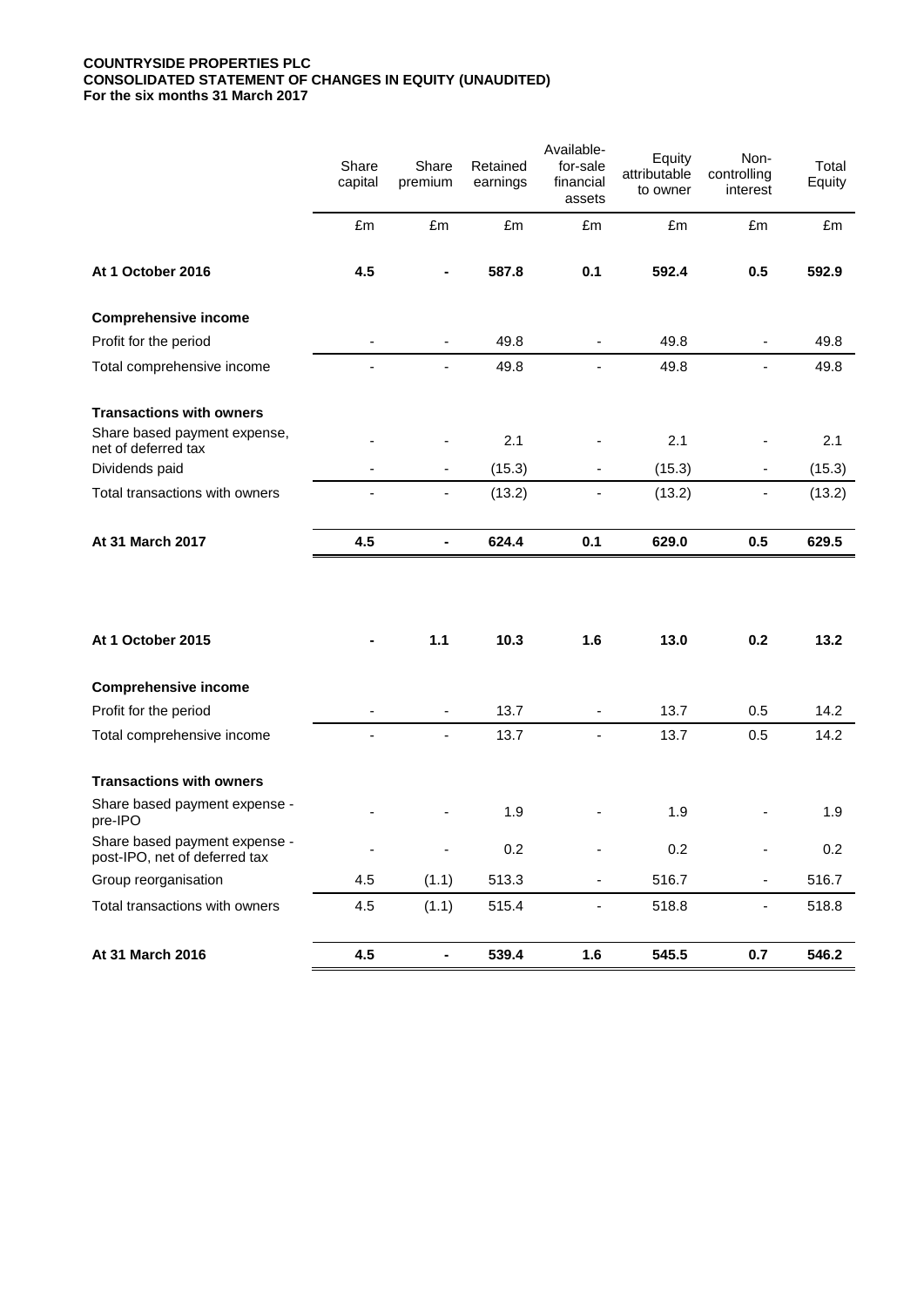## **COUNTRYSIDE PROPERTIES PLC CONSOLIDATED STATEMENT OF CHANGES IN EQUITY (AUDITED) For the six months 31 March 2017**

|                                                                | Share<br>capital | Share<br>premium | Retained<br>earnings | Available-<br>for-sale<br>financial<br>assets | Equity<br>attributable<br>to owner | Non-<br>controlling<br>interest | Total<br>Equity |
|----------------------------------------------------------------|------------------|------------------|----------------------|-----------------------------------------------|------------------------------------|---------------------------------|-----------------|
|                                                                | £m               | £m               | £m                   | £m                                            | £m                                 | £m                              | £m              |
| At 1 October 2015                                              |                  | 1.1              | 10.3                 | 1.6                                           | 13.0                               | 0.2                             | 13.2            |
| <b>Comprehensive income</b>                                    |                  |                  |                      |                                               |                                    |                                 |                 |
| Profit for the period                                          |                  |                  | 61.1                 |                                               | 61.1                               | 0.3                             | 61.4            |
| Other comprehensive income                                     |                  |                  |                      | (1.5)                                         | (1.5)                              |                                 | (1.5)           |
| Total comprehensive income                                     |                  |                  | 61.1                 | (1.5)                                         | 59.6                               | 0.3                             | 59.9            |
| <b>Transactions with owners</b>                                |                  |                  |                      |                                               |                                    |                                 |                 |
| Share based payment expense -<br>pre-IPO                       |                  |                  | 1.9                  |                                               | 1.9                                |                                 | 1.9             |
| Share based payment expense -<br>post-IPO, net of deferred tax |                  |                  | 1.3                  |                                               | 1.3                                |                                 | 1.3             |
| Group reorganisation                                           | 4.5              | (1.1)            | 513.2                |                                               | 516.6                              | ۰                               | 516.6           |
| Total transactions with owners                                 | 4.5              | (1.1)            | 516.4                |                                               | 519.8                              | ٠                               | 519.8           |
| At 30 September 2016                                           | 4.5              |                  | 587.8                | 0.1                                           | 592.4                              | 0.5                             | 592.9           |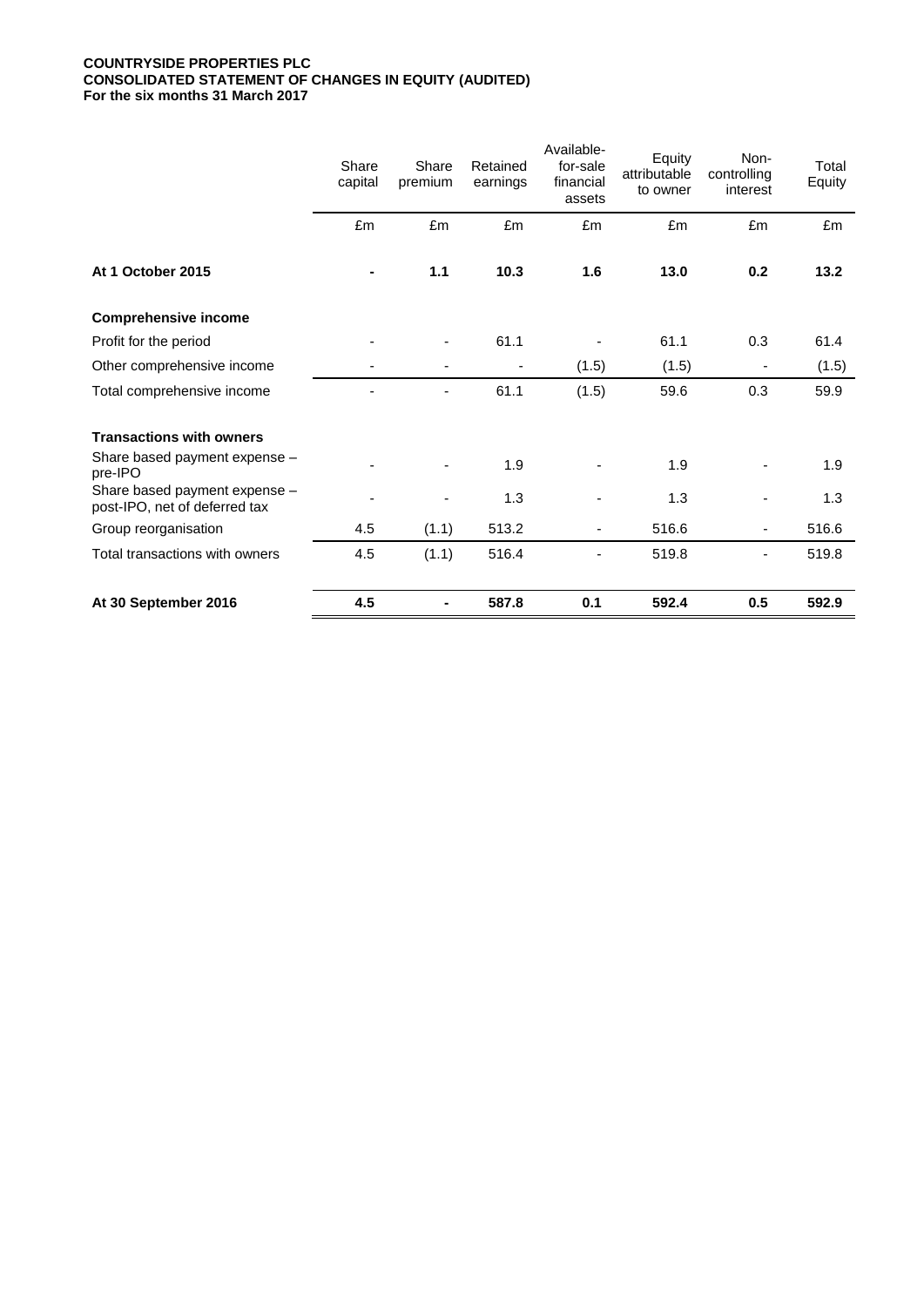## **COUNTRYSIDE PROPERTIES PLC CONSOLIDATED CASHFLOW STATEMENT For the six months ended 31 March 2017**

|                                                                  |      | <b>Six months</b><br>ended 31<br><b>March 2017</b> | Six months<br>ended 31<br>March 2016 | Year ended<br>30<br>September<br>2016 |
|------------------------------------------------------------------|------|----------------------------------------------------|--------------------------------------|---------------------------------------|
|                                                                  | Note | <b>Unaudited</b>                                   | Unaudited                            | Audited                               |
|                                                                  |      | £m                                                 | £m                                   | £m                                    |
| Cash used in operations                                          | 15   | (40.2)                                             | (44.5)                               | (14.8)                                |
| Interest paid                                                    |      | (1.6)                                              | (3.8)                                | (7.2)                                 |
| Tax paid                                                         |      | (6.6)                                              | (4.9)                                | (12.8)                                |
| Net cash outflow from operating activities                       |      | (48.4)                                             | (53.2)                               | (34.8)                                |
| Cash flows from investing activities                             |      |                                                    |                                      |                                       |
| Purchase of intangible assets                                    |      | (1.1)                                              |                                      | (0.7)                                 |
| Purchase of property, plant and equipment                        |      | (0.5)                                              | (0.5)                                | (0.9)                                 |
| Proceeds from disposal of available for sale financial<br>assets |      | 0.9                                                | 1.2                                  | 2.9                                   |
| Acquisition of subsidiary (net of cash acquired)                 |      |                                                    |                                      | (2.0)                                 |
| Increase in loans to associate and joint ventures                |      | (3.8)                                              | (28.0)                               | (31.0)                                |
| Interest received                                                |      |                                                    | 0.8                                  | 1.5                                   |
| Dividends received from joint venture investments                |      | 21.2                                               | 4.8                                  | 13.6                                  |
| Net cash inflow/(outflow) from investing activities              |      | 16.7                                               | (21.7)                               | (16.6)                                |
| Cash flows from financing activities                             |      |                                                    |                                      |                                       |
| Proceeds from issue of ordinary shares                           |      |                                                    | 130.0                                | 130.0                                 |
| Transactional costs from issue of ordinary shares                |      |                                                    | (4.6)                                | (4.6)                                 |
| Dividends paid on ordinary shares                                |      | (15.3)                                             |                                      |                                       |
| Borrowing facility arrangement fee                               |      |                                                    |                                      | (2.8)                                 |
| Proceeds from borrowings                                         |      | 40.0                                               |                                      | 91.3                                  |
| Repayment of borrowings                                          |      |                                                    | (90.0)                               | (231.3)                               |
| Net cash inflow/(outflow) from financing activities              |      | 24.7                                               | 35.4                                 | (17.4)                                |
| Net decrease in cash and cash equivalents                        |      | (7.0)                                              | (39.5)                               | (68.8)                                |
| Net cash and cash equivalents at beginning of the period         |      | 12.0                                               | 80.8                                 | 80.8                                  |
| Net cash and cash equivalents at the end of the period           | 14   | 5.0                                                | 41.3                                 | 12.0                                  |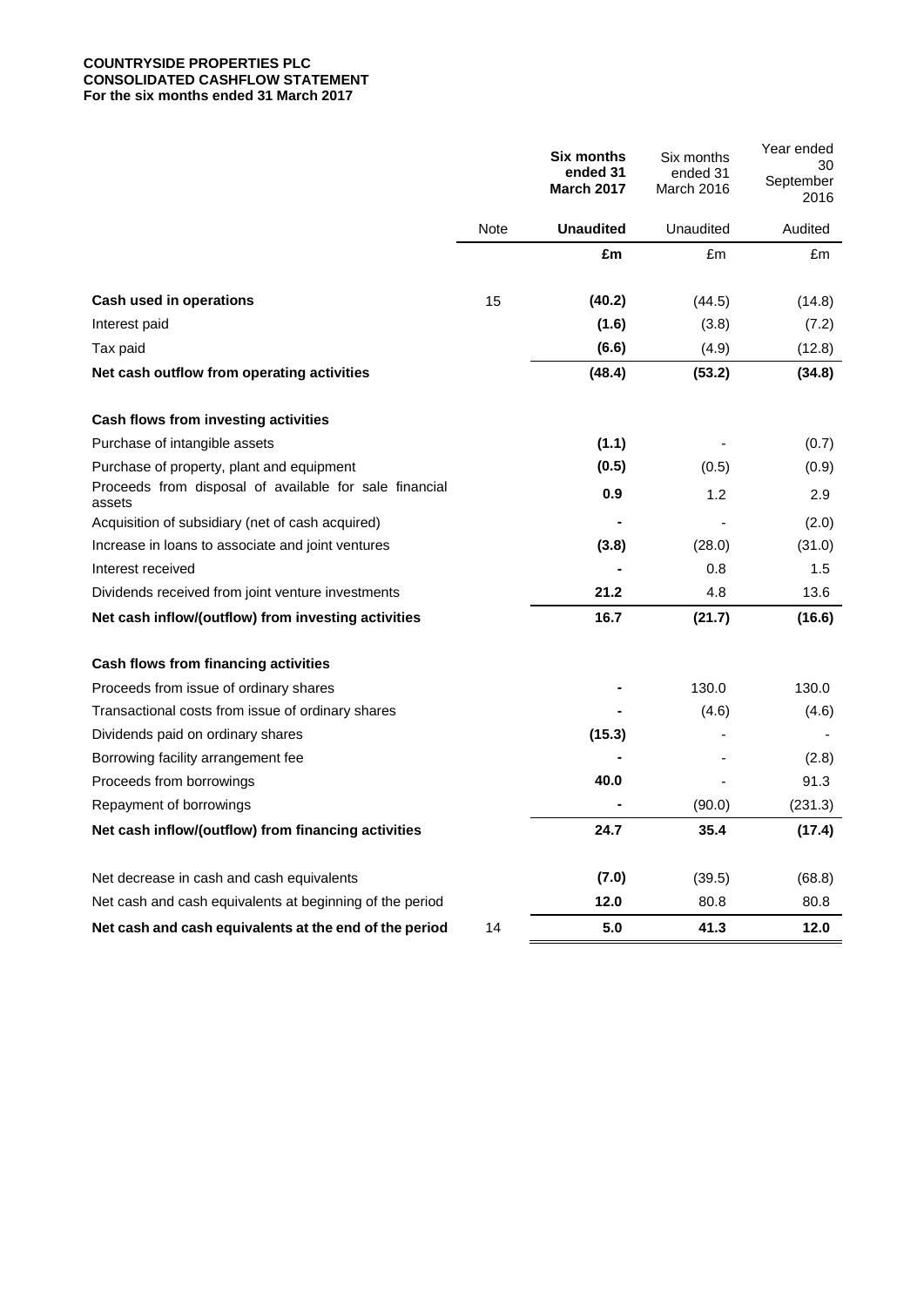## **1. BASIS OF PREPARATION**

Countryside Properties PLC (the "Company") is a public company incorporated and domiciled in the United Kingdom, whose shares are publicly traded on the London Stock Exchange.

The financial information in these condensed consolidated interim financial statements (the "Financial Information") for the six months to 31 March 2017 is that of the Company and all of its subsidiaries (together the "Group"). It has been prepared in accordance with the Disclosure and Transparency Rules of the Financial Conduct Authority and International Accounting Standard 34, *Interim Financial Reporting*, as endorsed by the European Union.

The financial information for the six months ended 31 March 2017 and 31 March 2016 is unaudited, but has been subject to a review in accordance with the International Standard on Review Engagements 2410, *Review of Interim Financial Information performed by the Independent Auditor of the Entity,* issued by the Auditing Practices Board.

The Financial Information should be read in conjunction with the annual consolidated financial statements of the Group for the year ended 30 September 2016 (the "Group Financial Statements"), which have been prepared in accordance with International Financial Reporting Standards ("IFRS") as adopted by the European Union and filed at Companies House. The Financial Information does not constitute full statutory accounts within the meaning of Section 434 of the Companies Act 2006. The Group Financial Statements have been reported on by the Company's auditors and are available on the Company's website www.countryside-properties.com/investors. The report of the auditors was unqualified, did not include a reference to any matters to which the auditors drew attention by way of emphasis without qualifying their report and did not contain a statement under section 498 (2) or (3) of the Companies Act 2006. Except as described in note 2, the accounting policies applied are consistent with those of the Group Financial Statements.

During the year to 30 September 2016, the IFRS Interpretations Committee received a request to clarify an issue related to IAS 32: Financial Instruments: Presentation in connection with whether particular cash pooling arrangements meet the requirement for off-setting in accordance with IAS 32. Following the observations published by the Interpretations Committee the Group has reassessed the treatment of its cash pooling arrangements and concluded that the comparative financial information for the half year ended 31 March 2016 should be amended.

#### **Initial Public Offering ("IPO") and associated Group reorganisation**

In the prior year, the Group undertook an internal re-organisation prior to listing its shares on the London Stock Exchange. These transactions are detailed in the Group Financial Statements.

#### **Going concern**

The Group has the benefit of a committed credit facility, which provides the Group with sufficient available funds to finance its operations. The Directors review forecasts of the Group's liquidity requirements based on a range of scenarios to ensure it has sufficient cash to meet operational needs while maintaining sufficient headroom on its committed borrowing facilities at all times so that the Group does not breach borrowing limits or covenants within its borrowing facilities.

The Directors have reviewed the cash flow forecasts of the Group and consider that the Group has adequate resources to continue in operational existence for at least 12 months from the date of this Financial Information. The Directors therefore consider it is appropriate to adopt the going concern basis of accounting in preparing the Financial Information.

#### **Critical accounting judgements and estimates**

The preparation of this Financial Information required the Directors to make estimates and assumptions that affect the reported amounts of assets and liabilities. The estimates and assumptions are based on historical experience and other factors that are considered to be relevant and are reviewed on an ongoing basis. Actual results may differ from these estimates. In preparing this Financial Information, the significant judgements made by management in applying the Group's accounting policies and the key sources of estimation uncertainty were principally the same as those disclosed in the Group's Financial Statements.

The condensed consolidated interim financial information was authorised for issue by the Directors on 16 May 2017.

## **2. ACCOUNTING POLICIES**

The policies applied in the Financial Information are consistent with those applied the Group's Financial Statements other than set out below.

#### **Income taxes**

Taxes on income in the interim periods are accrued using the tax rate that would be applicable to expected annual earnings.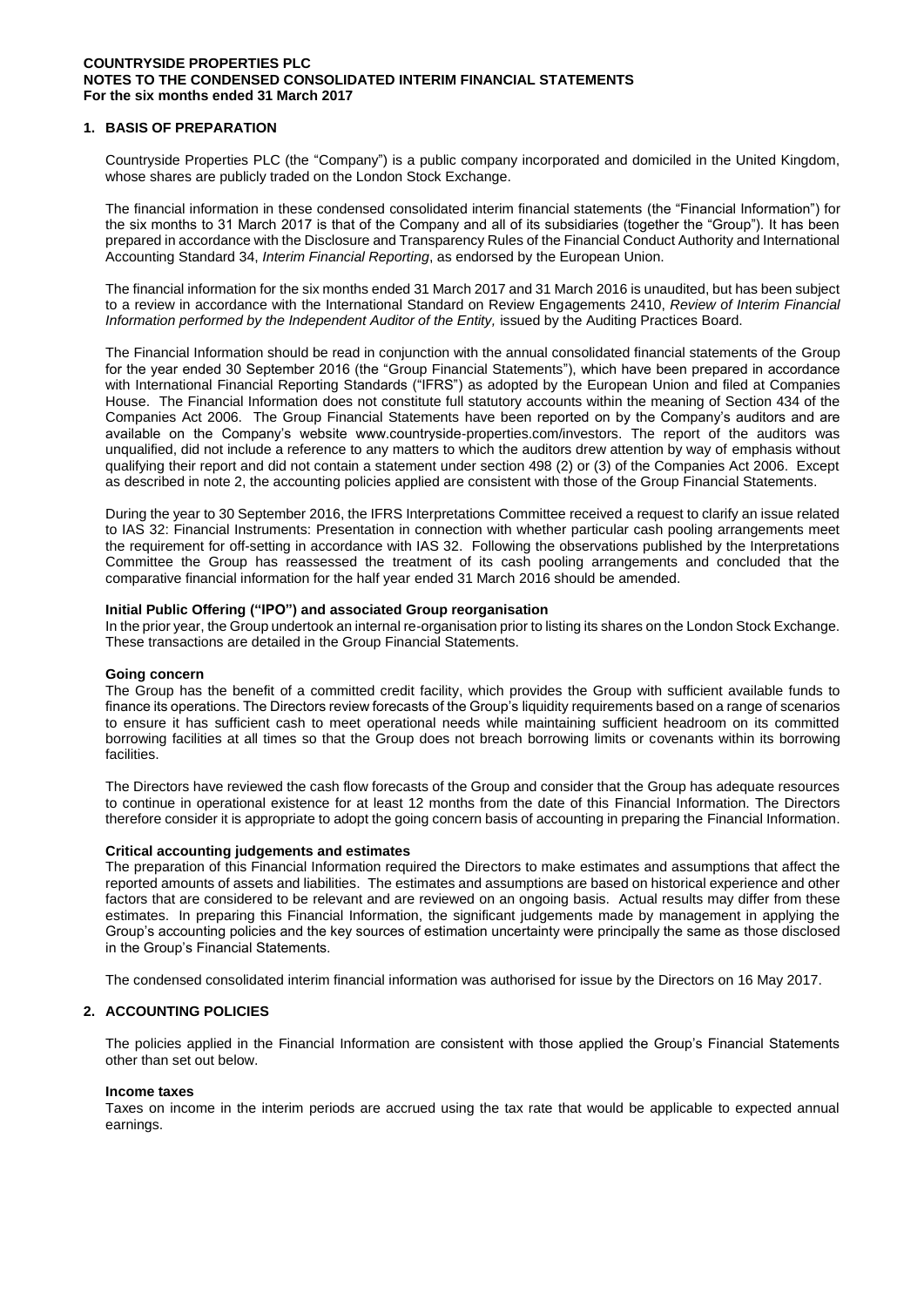## **2. ACCOUNTING POLICIES (continued)**

#### **Earnings per share**

The Group presents basic and diluted earnings per share ("EPS") data for its ordinary shares. Basic EPS is calculated by dividing the profit attributable to ordinary shareholders by the weighted average number of ordinary shares outstanding during the period. For diluted EPS, the weighted average number of ordinary shares is adjusted to assume conversion of all dilutive potential ordinary shares.

As explained in note 1, the Group undertook a reorganisation in the prior year. As explained in the Group Financial Statements, the 2016 weighted average number of shares has been stated as the weighted average number of shares in the period from the date of the Group reorganisation to the balance sheet date.

#### **New standards, amendments and interpretations**

New standards, amendments and interpretations that have been published and are mandatory for the Group's accounting periods beginning on or after 1 October 2016 are disclosed in the Group's Financial Statements. None of those standards have a material impact on the results of the Group for the year ending 30 September 2017.

IFRS 15 'Revenue from contracts with customers' is effective for the Group for the year ending 30 September 2019. Implementation of IFRS 15 requires a thorough review of existing contractual arrangements. The due diligence in relation to the Group's revenue streams is in progress and the Directors will provide further details in the Annual Report and Accounts for the year ending 30 September 2017.

#### **3. SEASONALITY**

In common with the rest of the UK housebuilding industry, activity occurs throughout the year, with peaks in sales completions in spring and autumn. This creates a degree of seasonality in the Group's trading results and working capital.

## **4. SEGMENTAL REPORTING**

Segmental reporting is presented in respect of the Group's business segments reflecting the Group's management and internal reporting structure and is on the basis on which strategic operating decisions are made by the Group's Chief Operating Decision Maker ("CODM"), which has been determined to be the Group Executive Committee. The Group's two business segments are Housebuilding and Partnerships. There have not been any changes to the Group's segments in the six months to 31 March 2017.

The Group operates entirely within the United Kingdom.

#### **(a) Segmental income statement**

|                                                                                                    | <b>Housebuilding</b> | <b>Partnerships</b> | <b>Group items</b> | Total  |
|----------------------------------------------------------------------------------------------------|----------------------|---------------------|--------------------|--------|
|                                                                                                    | £m                   | £m                  | £m                 | £m     |
| Six months ended 31 March 2017                                                                     |                      |                     |                    |        |
| Adjusted revenue including share of joint ventures'<br>revenue                                     | 212.1                | 223.3               |                    | 435.4  |
| Share of joint ventures' revenue                                                                   | (44.4)               | (39.9)              |                    | (84.3) |
| Revenue                                                                                            | 167.7                | 183.4               |                    | 351.1  |
|                                                                                                    |                      |                     |                    |        |
| Segment Result:                                                                                    |                      |                     |                    |        |
| Adjusted operating profit including share of<br>operating profit from associate and joint ventures | 34.5                 | 38.5                | (2.6)              | 70.4   |
| Less: share of operating profit from associate and<br>joint ventures                               | (8.1)                | (7.5)               |                    | (15.6) |
| Less: non-underlying items                                                                         |                      | ۰                   | (1.6)              | (1.6)  |
| Operating profit/(loss)                                                                            | 26.4                 | 31.0                | (4.2)              | 53.2   |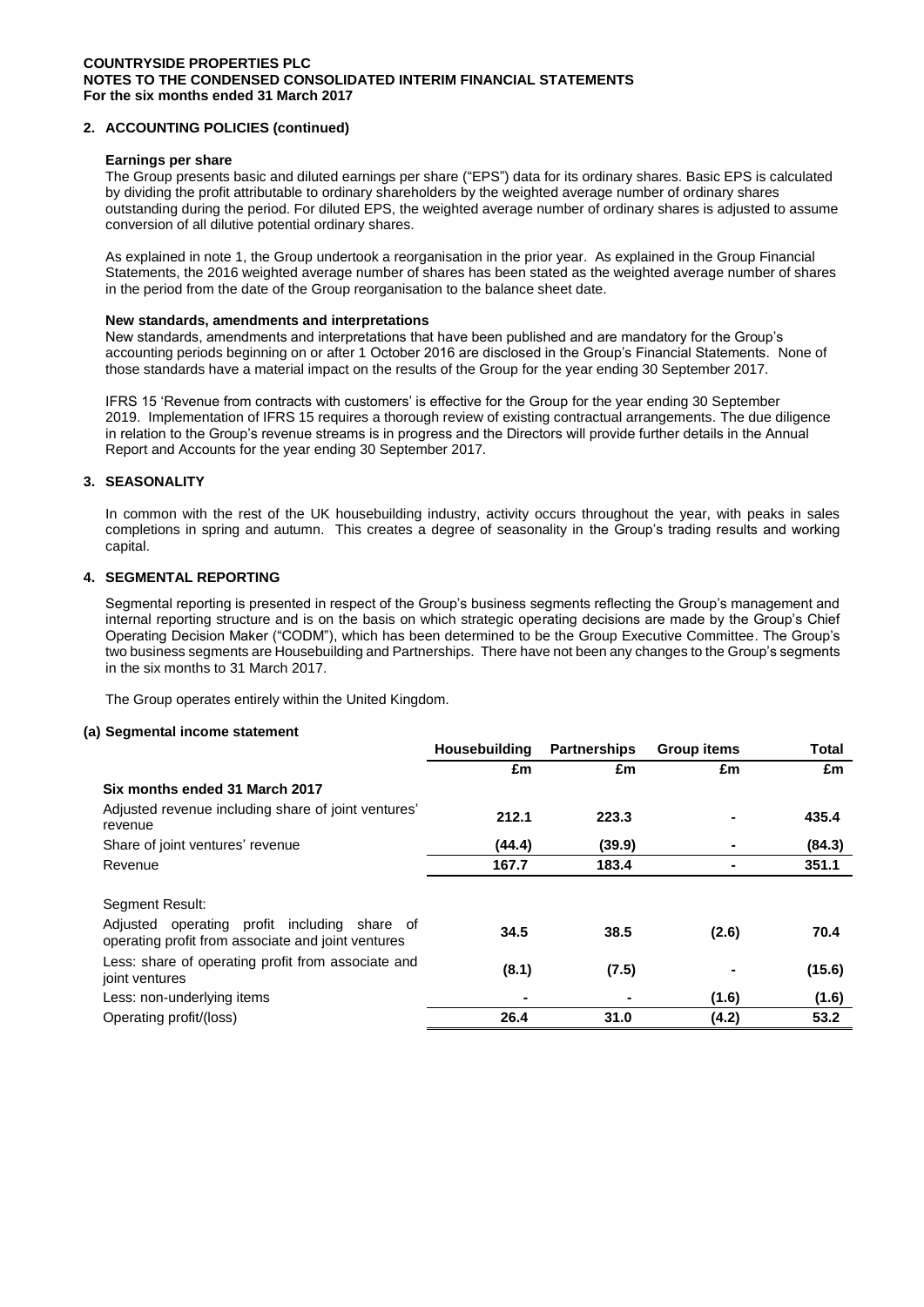## **4. SEGMENTAL REPORTING (continued)**

## **Six months ended 31 March 2016**

|                                                                                                                                                                               | Housebuilding | <b>Partnerships</b> | <b>Group items</b> | <b>Total</b> |
|-------------------------------------------------------------------------------------------------------------------------------------------------------------------------------|---------------|---------------------|--------------------|--------------|
|                                                                                                                                                                               | £m            | £m                  | £m                 | Em           |
| Adjusted revenue including share of joint ventures'<br>revenue                                                                                                                | 174.0         | 138.8               |                    | 312.8        |
| Share of joint ventures' revenue                                                                                                                                              | (19.9)        | (6.7)               |                    | (26.6)       |
| Revenue                                                                                                                                                                       | 154.1         | 132.1               |                    | 286.2        |
| Adjusted operating profit including<br>share of<br>operating profit from associate and joint ventures<br>Less: share of operating profit from associate and<br>joint ventures | 27.8          | 23.2                | (0.2)              | 50.8         |
| Less: non-underlying items                                                                                                                                                    | (5.6)         | (1.2)               |                    | (6.8)        |
| Operating profit/(loss)                                                                                                                                                       |               | 2.2                 | (11.4)             | (9.2)        |
|                                                                                                                                                                               | 22.2          | 24.2                | (11.6)             | 34.8         |
|                                                                                                                                                                               |               |                     |                    |              |
|                                                                                                                                                                               | Housebuilding | <b>Partnerships</b> | <b>Group items</b> | <b>Total</b> |
|                                                                                                                                                                               | £m            | £m                  | £m                 | £m           |
| Year ended 30 September 2016                                                                                                                                                  |               |                     |                    |              |
| Adjusted revenue including share of joint ventures'<br>revenue                                                                                                                | 427.1         | 349.9               |                    | 777.0        |
| Share of joint ventures' revenue                                                                                                                                              | (69.0)        | (36.7)              |                    | (105.7)      |
| Revenue                                                                                                                                                                       | 358.1         | 313.2               |                    | 671.3        |
| Segment Result:                                                                                                                                                               |               |                     |                    |              |
| Adjusted operating profit including share of<br>operating profit from associate and joint ventures                                                                            | 68.1          | 56.8                | (2.4)              | 122.5        |
| Less: share of operating profit from associate and<br>joint ventures                                                                                                          | (18.3)        | (7.0)               |                    | (25.3)       |
| Less: non-underlying items                                                                                                                                                    |               | 2.6                 | (12.5)             | (9.9)        |
| Operating profit/(loss)                                                                                                                                                       | 49.8          | 52.4                | (14.9)             | 87.3         |

## **(b) Segmental capital employed**

|                         | <b>Housebuilding</b> | <b>Partnerships</b> | <b>Group items</b> | Total |
|-------------------------|----------------------|---------------------|--------------------|-------|
|                         | £m                   | £m                  | £m                 | £m    |
| As at 31 March 2017     |                      |                     |                    |       |
| Net Assets              | 510.1                | 98.0                | 21.4               | 629.5 |
| <b>TNOAV</b>            | 510.1                | 98.0                |                    | 608.1 |
| As at 31 March 2016     |                      |                     |                    |       |
| <b>Net Assets</b>       | 378.8                | 117.2               | 50.2               | 546.2 |
| <b>TNOAV</b>            | 378.8                | 117.2               |                    | 496.0 |
| As at 30 September 2016 |                      |                     |                    |       |
| <b>Net Assets</b>       | 422.2                | 103.3               | 67.4               | 592.9 |
| <b>TNOAV</b>            | 422.2                | 103.3               |                    | 525.5 |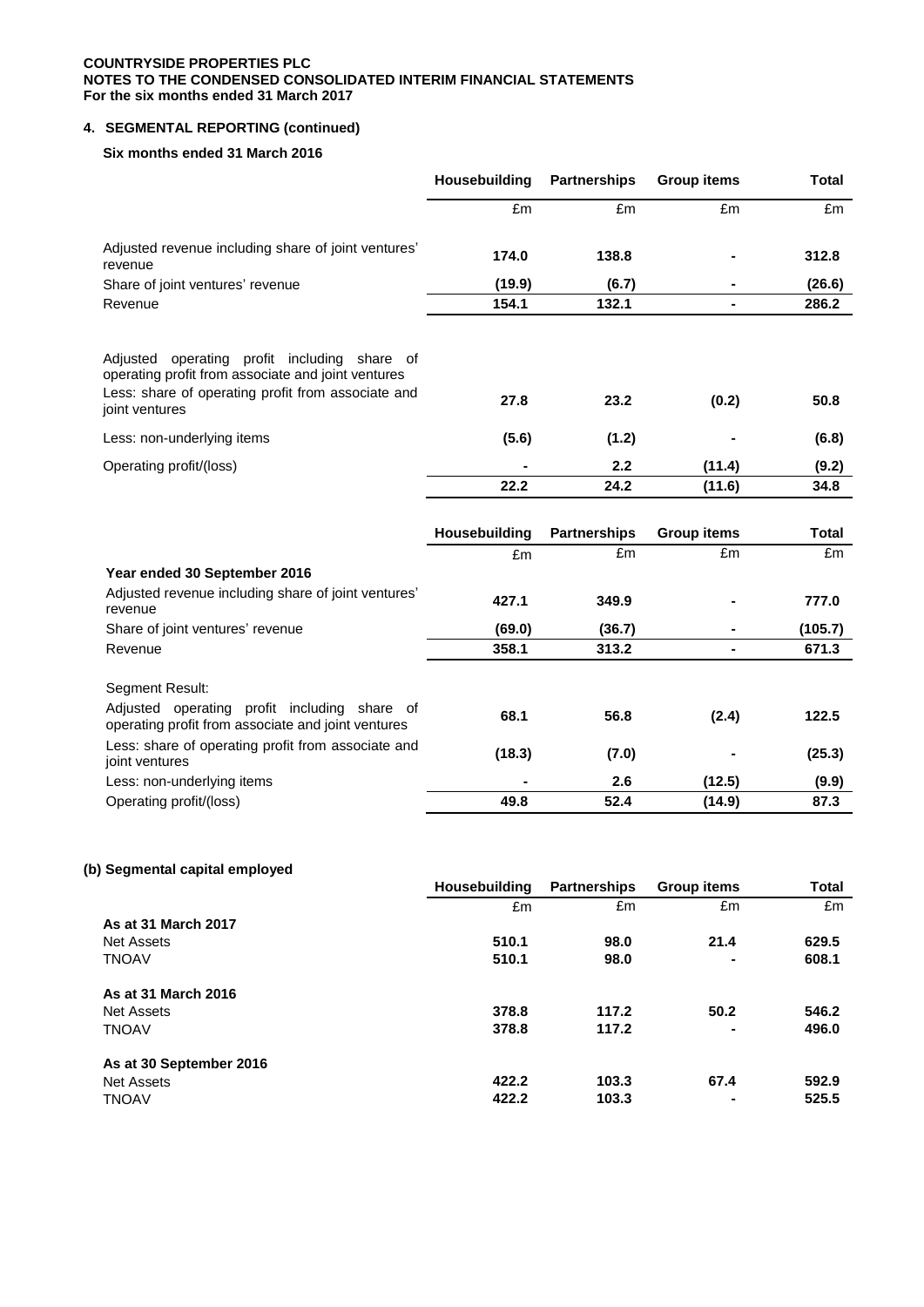## **4. SEGMENTAL REPORTING (continued)**

## **(c) Segmental other items**

|                                                               | <b>Housebuilding</b> | <b>Partnerships</b> | <b>Group items</b> | <b>Total</b> |
|---------------------------------------------------------------|----------------------|---------------------|--------------------|--------------|
|                                                               | £m                   | £m                  | £m                 | £m           |
| Six months ended 31 March 2017                                |                      |                     |                    |              |
| Investment in associate                                       | 5.2                  |                     |                    | 5.2          |
| Investment in joint ventures                                  | 47.8                 | 0.8                 |                    | 48.6         |
| Share of post-tax profit from associate and joint<br>ventures | 6.6                  | 7.5                 |                    | 14.1         |
| Capital expenditure - property, plant and<br>equipment        | 0.3                  | 0.2                 |                    | 0.5          |
| Capital expenditure - software                                |                      |                     | 1.1                | 1.1          |
| Depreciation and amortisation                                 | 0.2                  | 0.2                 | 0.8                | 1.2          |
| Share-based payments                                          |                      |                     | 1.8                | 1.8          |
| Six months ended 31 March 2016                                |                      |                     |                    |              |
| Investment in associate                                       | 4.0                  |                     |                    | 4.0          |
| Investment in joint ventures                                  | 49.6                 | 0.6                 |                    | 50.2         |
| Share of post-tax profit from associate and joint<br>ventures | 2.9                  | 1.2                 |                    | 4.1          |
| Capital expenditure - property, plant and equipment           | 0.3                  | 0.2                 |                    | 0.5          |

|                                                                                              | <b>Housebuilding</b> | <b>Partnerships</b> | <b>Group items</b> | <b>Total</b> |
|----------------------------------------------------------------------------------------------|----------------------|---------------------|--------------------|--------------|
|                                                                                              | £m                   | £m                  | £m                 | £m           |
| Year ended 30 September 2016                                                                 |                      |                     |                    |              |
| Investment in associate                                                                      | 5.2                  | $\blacksquare$      | $\blacksquare$     | 5.2          |
| Investment in joint ventures                                                                 | 47.5                 | 6.4                 |                    | 53.9         |
| Share of post-tax profit from associate and joint<br>ventures                                | 13.0                 | 6.6                 |                    | 19.6         |
| Capital<br>expenditure<br>property.<br>plant<br>and<br>$\overline{\phantom{a}}$<br>equipment | 0.5                  | 0.4                 |                    | 0.9          |
| Capital expenditure - software                                                               |                      | $\blacksquare$      | 0.7                | 0.7          |
| Acquisitions                                                                                 | 2.3                  | $\blacksquare$      |                    | 2.3          |
| Depreciation and amortisation                                                                | 0.4                  | 0.3                 | 1.3                | 2.0          |
| Share-based payments                                                                         |                      |                     | 3.0                | 3.0          |

Depreciation and amortisation **0.1 0.2 0.6 0.9**

Share-based payments **- - 2.1 2.1**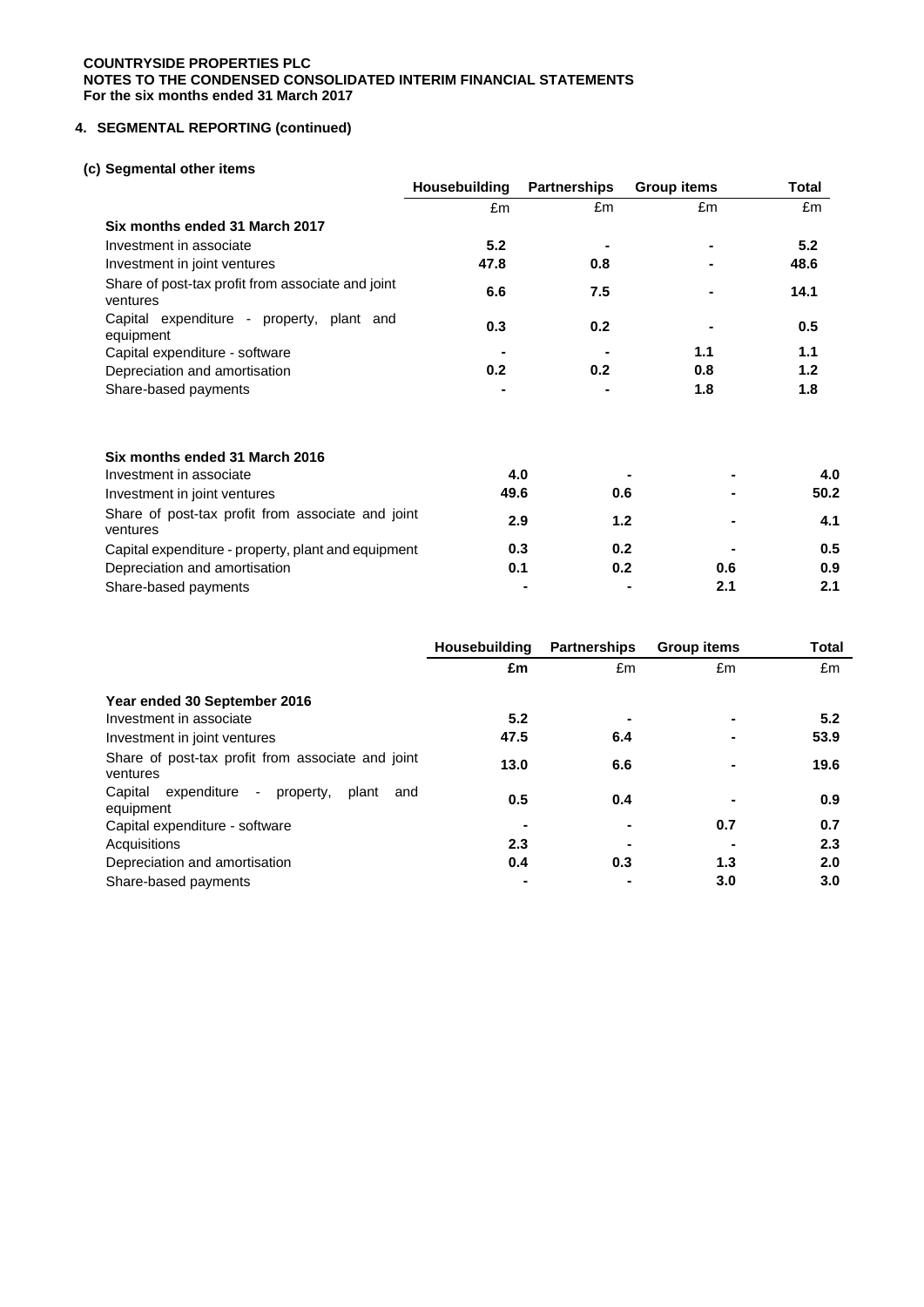## **5. NON-UNDERLYING ITEMS**

Certain items which do not relate to the Group's underlying performance are presented separately in the Income Statement as non-underlying items where, in the judgement of the Directors, they need to be disclosed separately by virtue of their size, nature or incidence in order to obtain a clear and consistent presentation of the Group's underlying business performance. Group operating profit includes the following non-underlying items:

|                                                                                      | <b>Six months</b><br>ended 31<br><b>March 2017</b> | Six months<br>ended 31<br>March 2016 | Year ended<br>30<br>September<br>2016 |
|--------------------------------------------------------------------------------------|----------------------------------------------------|--------------------------------------|---------------------------------------|
|                                                                                      | £m                                                 | £m                                   | £m                                    |
| Restructuring expense                                                                | (1.6)                                              |                                      |                                       |
| Advisory costs                                                                       |                                                    | (9.5)                                | (10.6)                                |
| Reversal of impairment of non-trade receivable                                       |                                                    | 2.2                                  | 2.6                                   |
| Share based payments - pre-IPO                                                       |                                                    | (1.9)                                | (1.9)                                 |
| administrative<br>non-underlying<br>included<br>within<br>items<br>Total<br>expenses | (1.6)                                              | (9.2)                                | (9.9)                                 |
| Impairment of unamortised loan arrangement fees                                      |                                                    |                                      | (3.2)                                 |
| Total non-underlying items                                                           | (1.6)                                              | (9.2)                                | (13.1)                                |

#### **Restructuring expense**

During the period, certain Group operations were restructured, principally the out-sourcing of architecture and design services. As a result of this, a number of people left the Group at a cost of £1.6m.

#### **Advisory fees**

During the prior period, the Group engaged in corporate activity in relation to the listing of its ordinary shares on the London Stock Exchange. Advisory costs of £nil (HY16: £9.5m, FY16: £10.6m) were incurred in relation to this activity. These costs primarily relate to the fees of professional advisors.

#### **Reversal of impairment of non-trade receivable**

During 2015 a non-recurring charge of £2.7m was recorded in relation to a receivable which management believed to be irrecoverable. In the six months to 31 March 2016, £2.2m was received resulting in a partial reversal of the impairment. A further £0.4m was received in the second half of 2016.

#### **Share based payments – pre-IPO**

In the year ended 30 September 2013, a management incentive plan ("Plan") was approved by the Board in which certain senior employees of Countryside Properties (UK) Limited, a subsidiary company, were invited to acquire shares issued by a group company. Further shares were issued under the Plan during the years ended 30 September 2014 and 2015. The Directors believed that this Plan should be treated as a non-underlying item, as this allows the underlying performance of the Group to be measured from period to period due to the fact unconditional access is obtained following an exit event, such as a trade sale or Initial Public Offering.

The Plan ended in 2016 as a result of the IPO as such no costs were incurred in relation to the plan in 2017 (HY16: £1.9m FY16: £1.9m, of which £1.0m arose as a result of the IPO).

#### **Impairment of unamortised loan arrangement fees**

As described in note 14, the Group refinanced in May 2016. As a result, unamortised debt finance costs in relation to the previous facility as at the refinancing date of £3.2m were expensed as a non-underlying finance cost in the year to September 2016. No costs were incurred in relation to this item in either March 2016 or March 2015.

A total tax credit of £0.3m (HY16: £0.4m FY16: £1.0m) in relation to all of the above non-recurring items was included within the taxation in the Income Statement.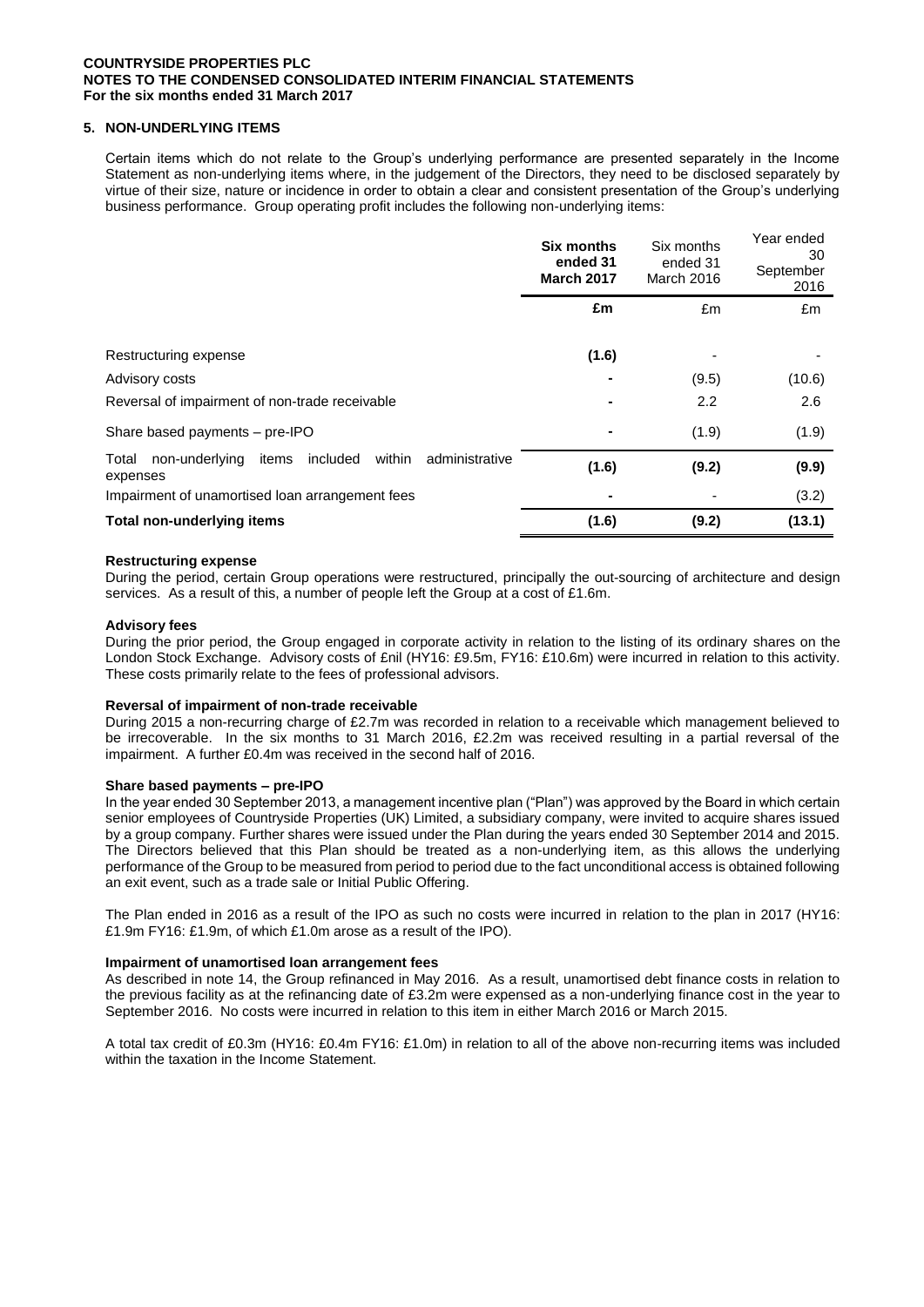## **5. NON-UNDERLYING ITEMS (continued)**

## **Reconciliation of adjusted operating profit to Group operating profit**

|                                                               | <b>Six</b><br>months<br>ended 31<br>March<br>2017 | <b>Six</b><br>months<br>ended 31<br>March<br>2016 | Year<br>ended 30<br>September<br>2016 |
|---------------------------------------------------------------|---------------------------------------------------|---------------------------------------------------|---------------------------------------|
|                                                               | £m                                                | £m                                                | £m                                    |
| Adjusted Group operating profit                               | 70.4                                              | 50.8                                              | 122.5                                 |
| Less: Share of associate and joint ventures' operating profit | (15.6)                                            | (6.8)                                             | (25.3)                                |
| Less: Non-underlying items                                    | (1.6)                                             | (9.2)                                             | (9.9)                                 |
| Group operating profit                                        | 53.2                                              | 34.8                                              | 87.3                                  |

## **6. FINANCE COSTS**

|                                                          | <b>Six months</b><br>ended 31<br><b>March 2017</b> | Six months<br>ended 31<br>March 2016 | Year ended<br>30<br>September<br>2016 |
|----------------------------------------------------------|----------------------------------------------------|--------------------------------------|---------------------------------------|
|                                                          | £m                                                 | £m                                   | £m                                    |
| Bank loans and overdrafts                                | 1.4                                                | 2.7                                  | 5.2                                   |
| Amortisation of debt finance costs                       | 0.3                                                | 0.4                                  | 0.8                                   |
| Unwind of discount                                       | 3.5                                                | 2.7                                  | 4.8                                   |
| Impairment of interest receivable from joint venture     | 2.1                                                |                                      |                                       |
| Interest on mandatory redeemable preferred shares        |                                                    | 16.5                                 | 16.5                                  |
| Write off unamortised debt arrangement fees <sup>1</sup> |                                                    |                                      | 3.2                                   |
| <b>Total finance costs</b>                               | 7.3                                                | 22.3                                 | 30.5                                  |

#### *Impairment of interest receivable from joint venture*

During the period, the Group has agreed to waive interest receivable from its joint venture Countryside Annington (Mill Hill) Limited. As a result of this agreement, the accrued interest receivable of £2.1 million has been impaired (HY16: £nil, FY16: £nil).

#### *Mandatory redeemable preferred shares*

Prior to their redemption, the mandatory redeemable preferred shares accrued interest annually. As described in the Group Financial Statements, the balance of the mandatory redeemable preference shares of £287 million and the associated accrued return of £111 million was redeemed prior to the Group's IPO.

## **7. TAXATION**

l

The effective tax rate applied for the period was 17.4 per cent (HY16: 21.5 per cent, FY16: 22.0 per cent). This reflects the anticipated full year effective rate and is lower than the statutory rate of 19.5 per cent mainly due to the equity accounting method for associate and joint ventures. The adjusted effective tax rate applied for the period was 19.0 per cent (HY16: 19.1 per cent, FY16: 20.3 per cent). We expect the Group's adjusted tax rate to be broadly in line with the statutory rate in future years.

<sup>1</sup> Disclosed as a non-underlying item at 30 September 2016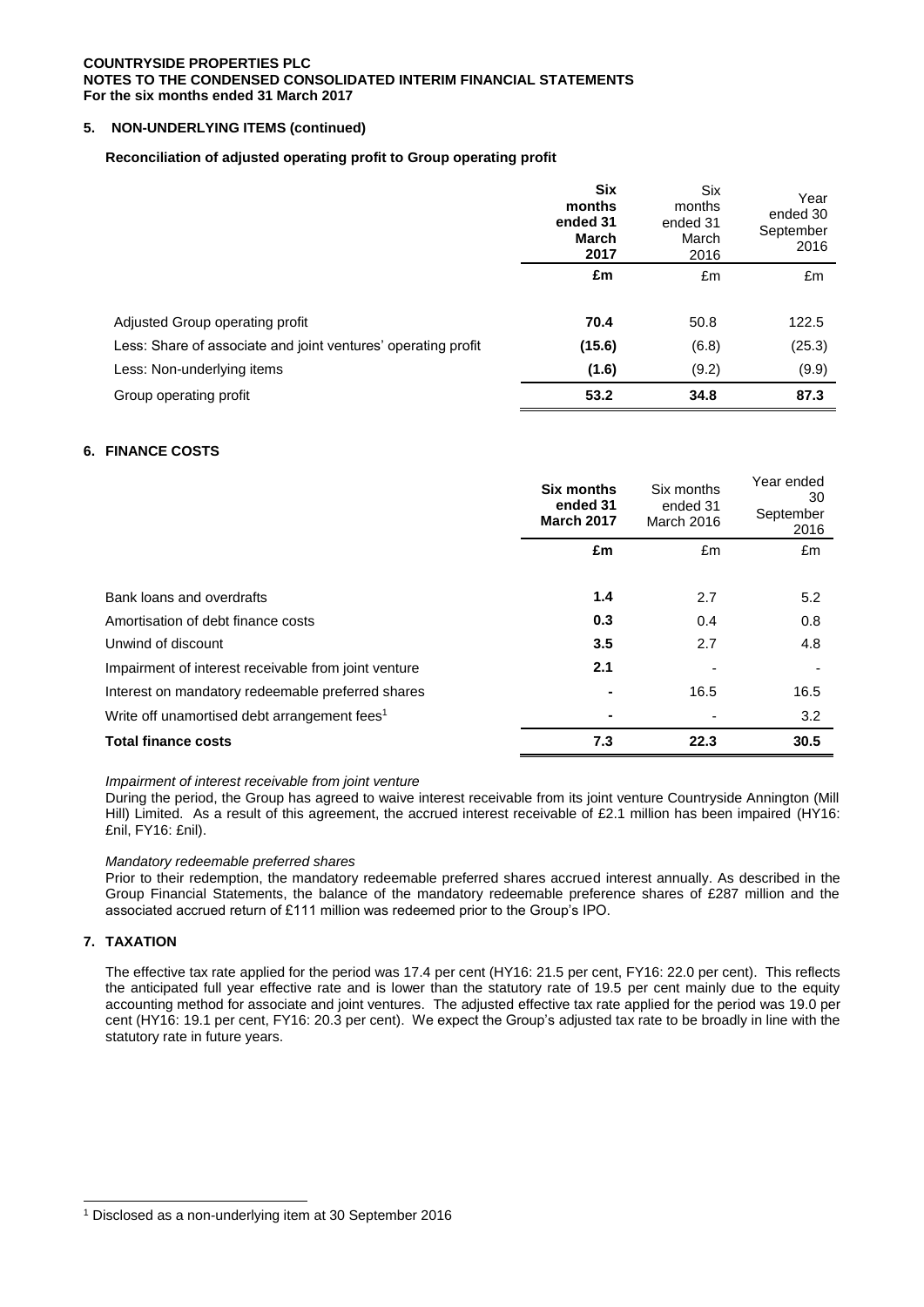## **8. EARNINGS PER SHARE**

Basic and diluted earnings per share are calculated by dividing the earnings attributable to ordinary shareholders by the weighted average number of ordinary shares in issue from the date of the IPO to 31 March 2017. The weighted average number of shares for the prior year has been stated as if the Group reorganisation had occurred at the beginning of the comparative year.

When calculating diluted earnings per share, the weighted average number of ordinary shares in issue is adjusted to assume conversion of all potentially dilutive ordinary shares. These represent share options granted to employees under the Group's Save as you Earn plans (0.8 million shares (2016: 0.2 million shares)).

## **(a) Basic earnings per share**

|                                                                                                 | <b>Six months</b><br>ended 31<br><b>March 2017</b> | Six months<br>ended 31<br>March 2016 | Year ended<br>30<br>September<br>2016 |
|-------------------------------------------------------------------------------------------------|----------------------------------------------------|--------------------------------------|---------------------------------------|
| Profit from continuing operations attributable to equity holders of<br>the parent $(\text{Em})$ | 49.8                                               | 13.7                                 | 61.1                                  |
| Basic weighted average number of shares (millions)                                              | 450.0                                              | 450.0                                | 450.0                                 |
| Adjusted basic earnings per share (pence per share)                                             | 11.1                                               | 3.1                                  | 13.6                                  |
| Diluted weighted average number of shares (millions)                                            | 450.1                                              | 450.2                                | 450.2                                 |
| Adjusted diluted earnings per share (pence per share)                                           | 11.1                                               | 3.1                                  | 13.6                                  |

#### **(b) Adjusted earnings per share disclosure**

|                                                                                                 | <b>Six months</b><br>ended 31<br><b>March 2017</b> | Six months<br>ended 31<br>March 2016 | Year ended<br>30<br>September<br>2016 |
|-------------------------------------------------------------------------------------------------|----------------------------------------------------|--------------------------------------|---------------------------------------|
|                                                                                                 |                                                    |                                      |                                       |
| Profit from continuing operations attributable to equity holders of<br>the parent $(\text{Em})$ | 49.8                                               | 13.7                                 | 61.1                                  |
| Add: Non-underlying items, net of tax                                                           | 1.3                                                | 8.8                                  | 12.1                                  |
| Adjusted profit from continuing operations attributable to equity<br>holders of the parent (£m) | 51.1                                               | 22.5                                 | 73.2                                  |
| Basic weighted average number of shares (millions)                                              | 450.0                                              | 450.0                                | 450.0                                 |
| Adjusted basic earnings per share (pence per share)                                             | 11.4                                               | 5.0                                  | 16.3                                  |
| Diluted weighted average number of shares (millions)                                            | 450.1                                              | 450.2                                | 450.2                                 |
| Adjusted diluted earnings per share (pence per share)                                           | 11.4                                               | 5.0                                  | 16.3                                  |

Non-underlying items net of tax includes costs of £1.6m, net of tax £0.3m (HY16: £9.2m net of tax of £0.4m, FY16: £13.1m, net of tax of £1.0m).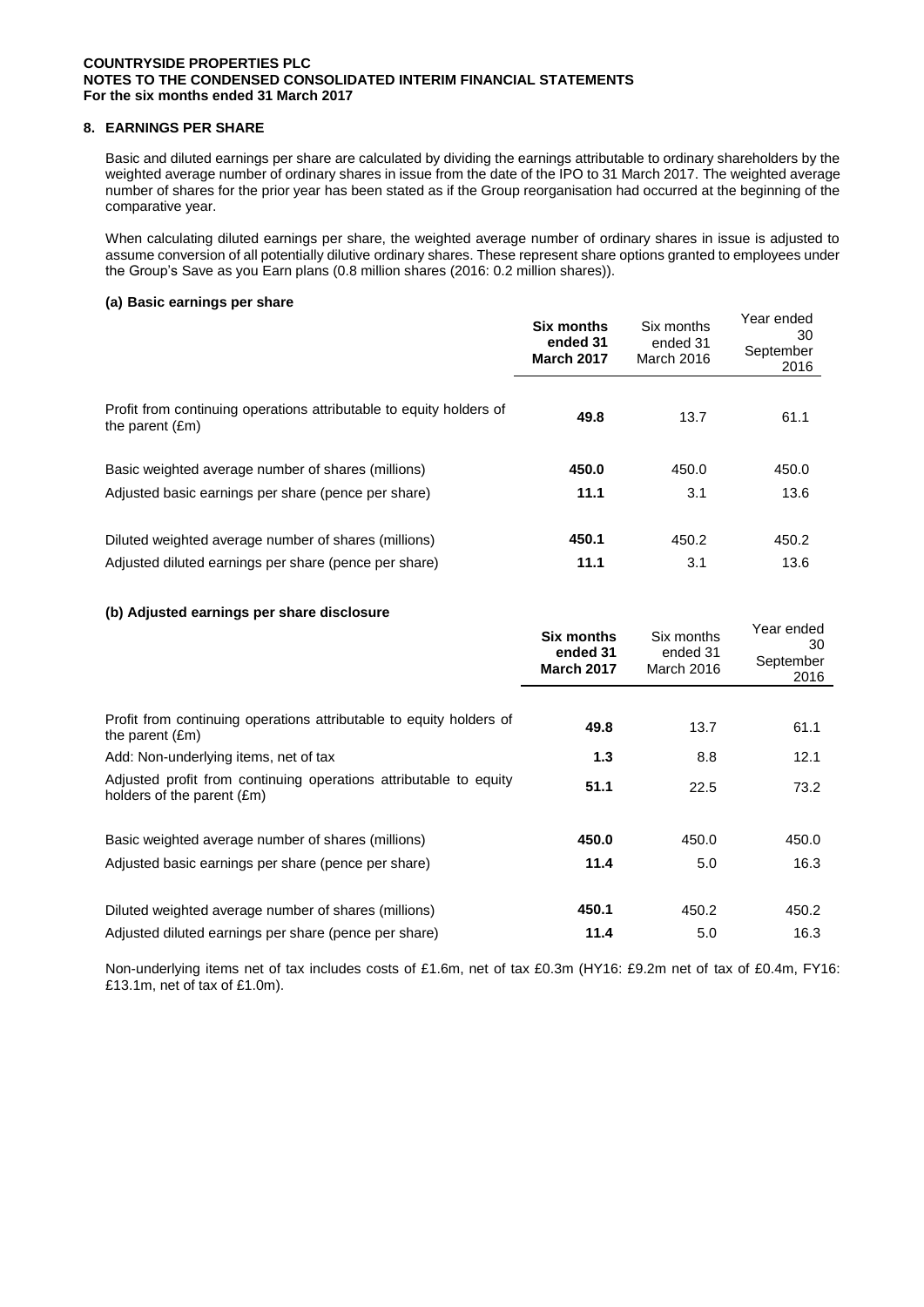## **9. DIVIDEND**

A final dividend for the previous financial year of 3.4 pence per share was paid on 3 February 2017 of £15.3m (HY16: £nil FY16: £nil). The Directors have recommended the payment of an interim dividend for the current financial year of 3.4 pence per share to be paid on 7 July 2017 (HY16: £nil FY16: £nil).

## **10. INVESTMENT IN JOINT VENTURES**

|                                 |                    | Six months ended 31 March 2017 |         | Six months ended 31 March<br>2016 |                   |        | Year ended 30 September | 2016              |         |
|---------------------------------|--------------------|--------------------------------|---------|-----------------------------------|-------------------|--------|-------------------------|-------------------|---------|
|                                 | House-<br>building | <b>Partner-</b><br>ships       | Group   | House-<br>building                | Partner-<br>ships | Group  | House-<br>building      | Partner-<br>ships | Group   |
|                                 | £m                 | £m                             | £m      | £m                                | £m                | £m     | £m                      | £m                | £m      |
| Revenue                         | 88.8               | 79.8                           | 168.6   | 39.8                              | 13.4              | 53.2   | 138.2                   | 73.3              | 211.5   |
| Expenses                        | (72.7)             | (64.8)                         | (137.5) | (28.2)                            | (11.0)            | (39.2) | (104.7)                 | (59.4)            | (164.1) |
| Operating profit                | 16.1               | 15.0                           | 31.1    | 11.6                              | 2.4               | 14.0   | 33.5                    | 13.9              | 47.4    |
| Finance costs                   | (0.6)              | -                              | (0.6)   | (3.4)                             | (0.1)             | (3.5)  | (6.1)                   | (0.7)             | (6.8)   |
| Income tax                      | (2.4)              |                                | (2.4)   | (1.9)                             |                   | (1.9)  | (3.4)                   |                   | (3.4)   |
| Profit for the<br>period        | 13.1               | 15.0                           | 28.1    | 6.3                               | 2.3               | 8.6    | 24.0                    | 13.2              | 37.2    |
| Group's share in per cent       |                    |                                | 50.0%   |                                   |                   | 50.0%  |                         |                   | 50.0%   |
| Share of revenue                |                    |                                | 84.3    |                                   |                   | 26.6   |                         |                   | 105.7   |
| Share of operating profit       |                    |                                | 15.6    |                                   |                   | 7.0    |                         |                   | 23.7    |
| Dividends received by the Group |                    |                                | 21.2    |                                   |                   | 4.8    |                         |                   | 13.6    |
| Investments in joint ventures   |                    |                                | 48.6    |                                   |                   | 50.2   |                         |                   | 53.9    |

The aggregate amount due from joint ventures is £86.7m (HY16: £89.8, FY16: £84.5m). The amount due to joint ventures is £0.3m (HY16: £0.3m, FY16: £0.3m). Transactions between the Group and its joint ventures are disclosed in note 16.

The table below reconciles the movement in the Group's net investment in joint ventures:

|                                        | <b>Six months</b><br>ended 31<br><b>March 2017</b> | Six months<br>ended 31<br>March 2016 | Year ended<br>30<br>September<br>2016 |
|----------------------------------------|----------------------------------------------------|--------------------------------------|---------------------------------------|
|                                        | £m                                                 | £m                                   | £m                                    |
| Opening balance                        | 53.9                                               | 50.1                                 | 50.1                                  |
| Share of post-tax profit               | 14.1                                               | 4.3                                  | 18.6                                  |
| Dividends received from joint ventures | (21.2)                                             | (4.8)                                | (13.6)                                |
| Other movements                        | 1.8                                                | 0.6                                  | (1.2)                                 |
| Closing balance                        | 48.6                                               | 50.2                                 | 53.9                                  |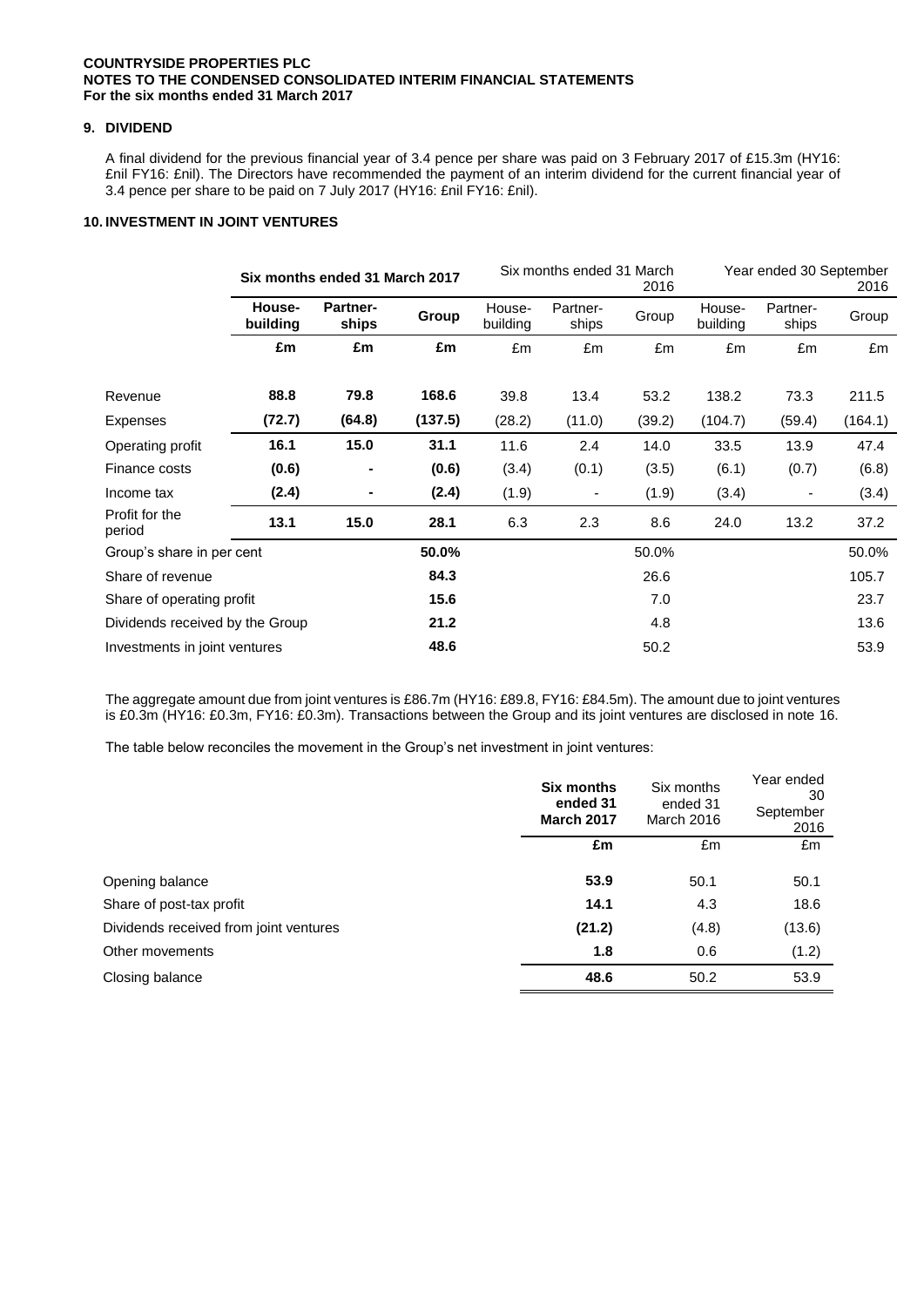## **11. INVESTMENT IN ASSOCIATE**

The Group holds 28.5 per cent of the ordinary share capital with pro rata voting rights in Countryside Properties (Bicester) Limited, a company incorporated in the United Kingdom, whose principal activity is housebuilding. It is accounted for using the equity method.

The Group's investment in its associate is represented by:

|                                  | 31 March<br>2017 | 31 March<br>2016 | 30<br>September<br>2016 |
|----------------------------------|------------------|------------------|-------------------------|
|                                  | £m               | £m               | £m                      |
| Revenue                          |                  |                  | 17.7                    |
| Expenses                         |                  | (0.6)            | (12.0)                  |
| Operating (loss)/profit          |                  | (0.6)            | 5.7                     |
| Finance costs                    |                  | ٠                | 0.1                     |
| Income tax                       |                  |                  | (2.0)                   |
| (Loss)/profit for the period     |                  | (0.6)            | 3.8                     |
| Group's share in per cent        | 28.5%            | 28.5%            | 28.5%                   |
| Share of operating (loss)/profit |                  | (0.2)            | 1.6                     |
| Dividends received by the Group  |                  | ٠                |                         |
| Investment in associate          | 5.2              | 4.0              | 5.2                     |

# **12. AVAILABLE FOR SALE FINANCIAL ASSETS**

|                             | As at 31<br><b>March 2017</b> | As at 31<br>March 2016   | As at 30<br>September<br>2016 |
|-----------------------------|-------------------------------|--------------------------|-------------------------------|
|                             | £m                            | £m                       | £m                            |
| Opening balance             | 8.7                           | 10.5                     | 10.5                          |
| Additions from acquisitions | $\blacksquare$                | $\overline{\phantom{0}}$ | 0.6                           |
| Decrease in fair value      | ۰                             | $\overline{\phantom{a}}$ | (1.5)                         |
| Unwind of discount          | 0.3                           | 0.3                      | 0.7                           |
| Redemptions                 | (0.6)                         | (0.5)                    | (1.6)                         |
| Closing balance             | 8.4                           | 10.3                     | 8.7                           |

The available for sale financial assets comprise loans advanced to home buyers to assist in the purchase of their property under shared equity schemes. The loans are secured by either a first or second legal charge over the property and are either interest-free or have interest chargeable from the fifth year onwards or tenth year onwards dependent upon the scheme under which the loans were issued.

The inputs used are by nature estimated and the resultant fair value has been classified as Level 3 under the fair value hierarchy.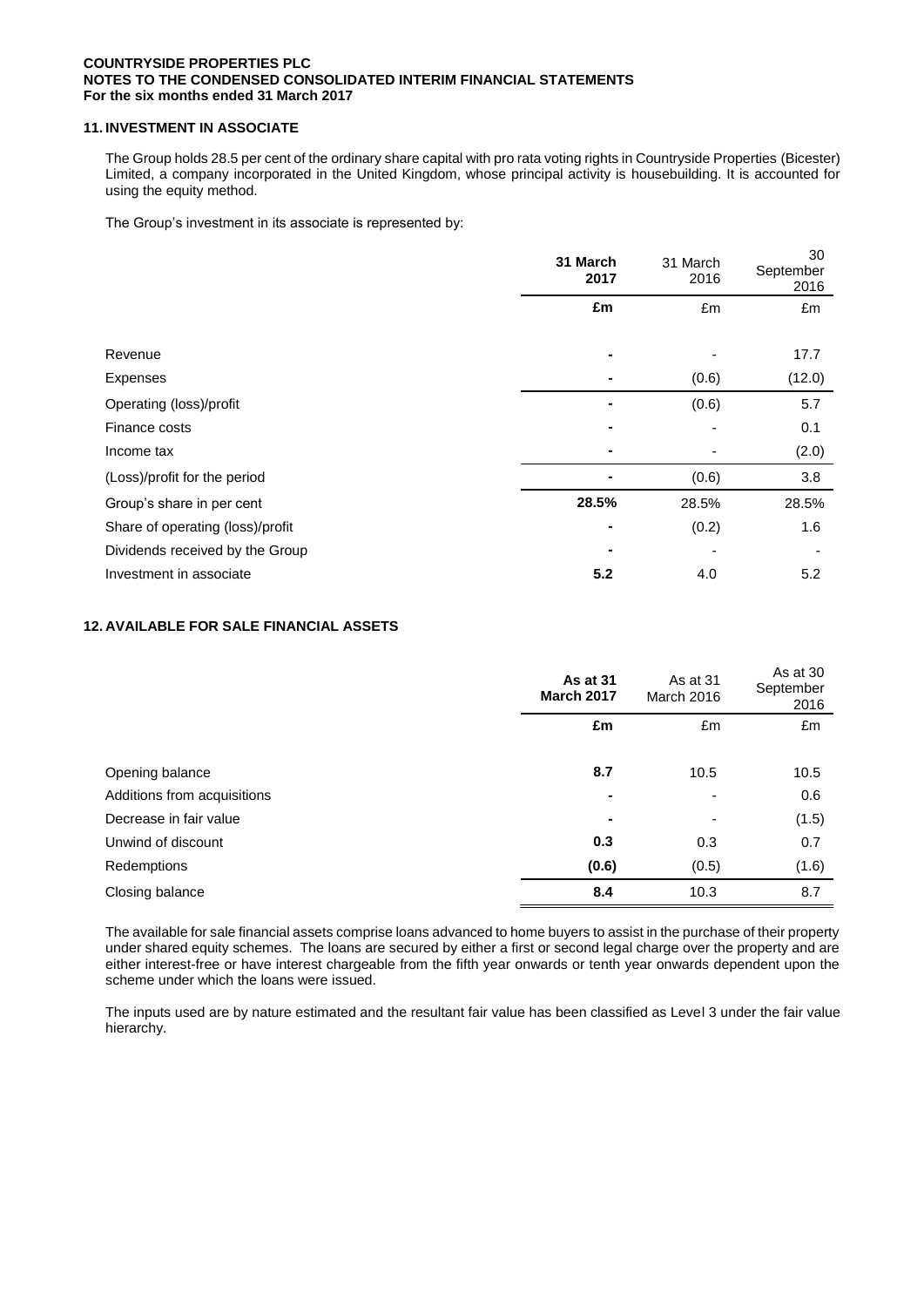# **13. INVENTORIES**

|                                                     | As at 31<br><b>March 2017</b> | As at 31<br>March 2016 | As at 30<br>September<br>2016 |
|-----------------------------------------------------|-------------------------------|------------------------|-------------------------------|
|                                                     | £m                            | £m                     | £m                            |
| Development land and work in progress               | 639.1                         | 473.1                  | 550.6                         |
| Completed properties unlet, unsold or awaiting sale | 36.7                          | 12.4                   | 33.0                          |
|                                                     | 675.8                         | 485.5                  | 583.6                         |

## **14. BORROWINGS**

|                               | As at 31<br><b>March 2017</b> | As at 31<br>March 2016 | As at $30$<br>September<br>2016 |
|-------------------------------|-------------------------------|------------------------|---------------------------------|
|                               | £m                            | £m                     | £m                              |
|                               | 5.1                           |                        |                                 |
| Cash and cash equivalents     |                               | 41.3                   | 38.3                            |
| Overdrafts                    | (0.1)                         |                        | (26.3)                          |
| Net cash and cash equivalents | 5.0                           | 41.3                   | 12.0                            |
| <b>Bank loans</b>             | (40.0)                        | (50.0)                 |                                 |
| Net (debt)/cash               | (35.0)                        | (8.7)                  | 12.0                            |
| Bank loan arrangement fees    | 2.3                           | 3.4                    |                                 |
| Total (borrowings)/cash       | (32.7)                        | (5.3)                  | 12.0                            |

#### *Revolving credit facility*

In May 2016, the Group signed a new five-year £300m revolving credit facility with Lloyds Bank plc, Barclays Bank PLC, HSBC Bank plc and Santander UK plc. The agreement has a variable interest rate based on LIBOR and was initially due to expire in May 2021, although the Group had the opportunity to extend the term of the facility by a further two years. Subject to obtaining credit approval from the syndicate banks, the Group also has the option to extend the facility by a further £100m. This facility is subject to both financial and non-financial covenants and is secured by floating charges over all the Group's assets. As described in note 18, a 12 month extension to the facility was signed on 3 May 2017, taking expiry to May 2022.

The carrying value of the loans drawn under the facility is equal to their fair value. As the impact of discounting is not significant, the fair values are based on discounted cash flows and are within Level 2 of the fair value hierarchy.

Bank loan arrangement fees are amortised over the term of the facility. At 31 March 2017 £0.3m (HY16: £0.4m, FY16: £0.8m) had been amortised during the period, leaving a remaining balance of £2.3m (HY16: £3.4m, FY16: £2.5m). Unamortised loan arrangement fees at 30 September 2016 were disclosed within prepayments.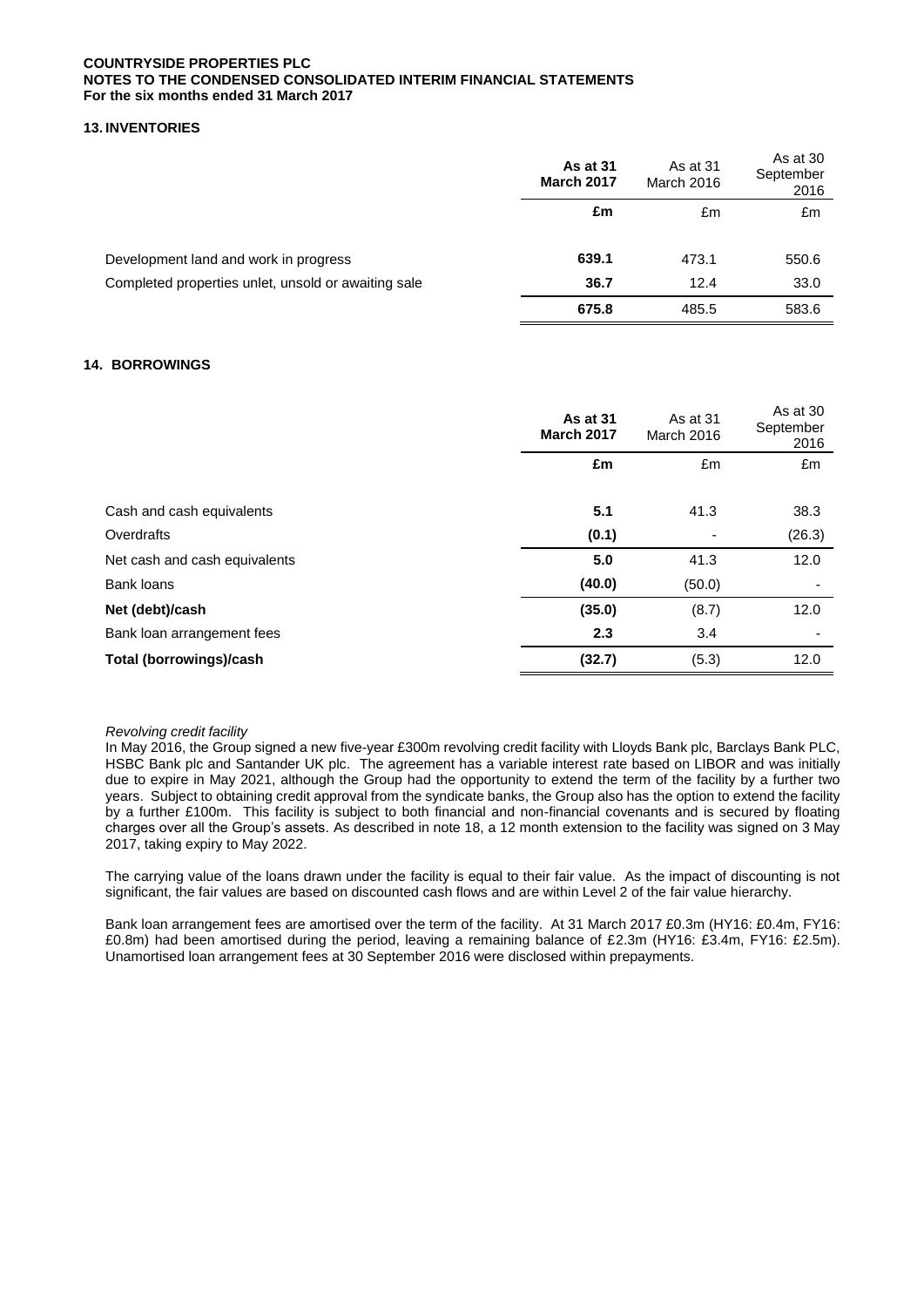## **14. BORROWINGS (continued)**

The Group has the following undrawn facilities:

|                                   | <b>As at 31</b><br><b>March 2017</b> | As at 31<br>March 2016 | As at 30<br>September<br>2016 |
|-----------------------------------|--------------------------------------|------------------------|-------------------------------|
|                                   | £m                                   | £m                     | £m                            |
| Floating rate:                    |                                      |                        |                               |
| Expiring after more than one year | 259.9                                | 215.0                  | 300.0                         |

#### *Redemption of MRPs*

Prior to the Group's IPO in February 2016, the balance of the mandatory redeemable preference shares of £287 million and the associated accrued return of £111 million was repaid. Further details are included in the Group's Financial Statements.

## **15. NOTE TO THE CASH FLOW STATEMENT**

## **Reconciliation of operating profit to cash generated from operations**

|                                                              | <b>Six months</b><br>ended 31<br><b>March 2017</b> | Six months<br>ended 31<br>March 2016 | Year ended<br>30<br>September<br>2016 |
|--------------------------------------------------------------|----------------------------------------------------|--------------------------------------|---------------------------------------|
|                                                              | £m                                                 | £m                                   | £m                                    |
| Cash flows from operating activities                         |                                                    |                                      |                                       |
| Profit before taxation                                       | 60.3                                               | 18.1                                 | 78.7                                  |
| Adjustments for:                                             |                                                    |                                      |                                       |
| - Amortisation charge                                        | 0.8                                                | 0.6                                  | 1.3                                   |
| - Depreciation charge                                        | 0.4                                                | 0.3                                  | 0.7                                   |
| - Non-cash items                                             | (0.3)                                              | (1.2)                                | 0.7                                   |
| - Share of post-tax profit from joint ventures and associate | (14.1)                                             | (4.1)                                | (19.6)                                |
| - Share based payment                                        | 1.8                                                | 2.1                                  | 3.0                                   |
| Finance costs                                                | 7.3                                                | 22.3                                 | 27.3                                  |
| Impairment of debt amortisation fees                         |                                                    |                                      | 3.2                                   |
| Finance income                                               | (0.3)                                              | (1.5)                                | (2.3)                                 |
| Profit on disposal of available-for-sale financial assets    | (0.3)                                              | (0.7)                                | (1.3)                                 |
| Changes in working capital:                                  |                                                    |                                      |                                       |
| - Increase in inventories                                    | (62.4)                                             | (8.5)                                | (38.5)                                |
| - Increase in trade and other receivables                    | (14.1)                                             |                                      | (13.0)                                |
| - Decrease in trade and other payables                       | (19.0)                                             | (71.4)                               | (54.2)                                |
| - Decrease in provisions                                     | (0.3)                                              | (0.5)                                | (0.8)                                 |
| Cash used in operations                                      | (40.2)                                             | (44.5)                               | (14.8)                                |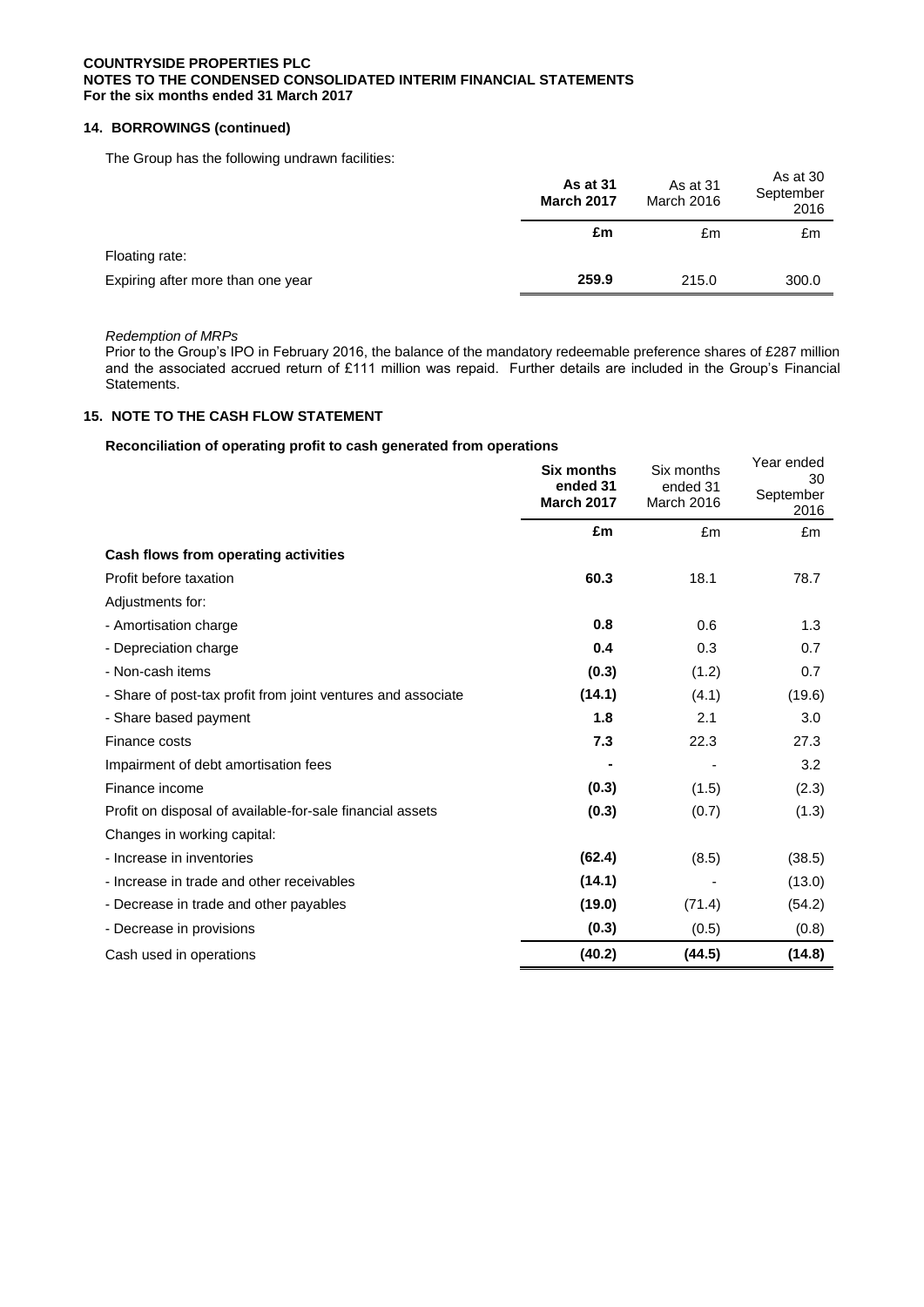## **16. RELATED PARTY TRANSACTIONS**

*Transactions with Group joint ventures and associate*

|                                                | <b>Joint Ventures</b>     |                           |                               | Associate                 |                           |                               |
|------------------------------------------------|---------------------------|---------------------------|-------------------------------|---------------------------|---------------------------|-------------------------------|
|                                                | As at 31<br>March<br>2017 | As at 31<br>March<br>2016 | As at 30<br>September<br>2016 | As at 31<br>March<br>2017 | As at 31<br>March<br>2016 | As at 30<br>September<br>2016 |
|                                                | £m                        | £m                        | £m                            | £m                        | £m                        | £m                            |
| Sales during the year                          | 15.6                      | 12.6                      | 26.2                          | 0.1                       | ۰                         | 0.1                           |
| Advances:                                      |                           |                           |                               |                           |                           |                               |
| Opening                                        | 84.2                      | 62.1                      | 62.1                          |                           | ۰                         | ۰                             |
| Net advances/(repayments) during the<br>period | 2.2                       | 27.4                      | 22.1                          |                           | ۰                         | $\overline{\phantom{0}}$      |
| Closing                                        | 86.4                      | 89.5                      | 84.2                          |                           | ٠                         |                               |

Sales of goods to related parties were made at the Group's commercial terms. No purchases were made by the Group from its joint ventures or associate. The amounts outstanding ordinarily bear no interest and will be settled in cash.

## *Transactions with key management personnel*

In 2014, properties were sold at market value by the Group to parties related to key management personnel who continue to lease them back to the Group resulting in the following payments during the six months to 31 March 2017:

- Close family members of Ian Sutcliffe received £8,760 (HY16: £8,625; FY16: £17,520).
- A company of which Graham Cherry is a director and shareholder received £10,500 (HY16: £10,500; FY16: £21,000).

In 2016 a close family member of Ian Sutcliffe jointly purchased a property from Acton Gardens LLP, an entity in which the Group has a 50% interest, at market value for £530,000.

In 2015 a close family member of Ian Sutcliffe and a close family member of Graham Cherry were employed by a subsidiary of the Group. Both individuals were recruited through the normal interview process and are employed at salaries commensurate their experience and roles. The current combined annual salary and benefits of these individuals is less than £100,000 (HY16: £100,000, FY16: £100,000).

#### **17. SHARE PLANS**

The Group operates three employee incentive schemes: An all-employee Save as you Earn ("SAYE") plan and two discretionary plans - the Long Term Incentive Plan ("LTIP") and the Deferred Bonus Plan ("DBP").

On 15 December 2016 2.67 million options and on 16 March 2016 0.74 million options were granted under the SAYE plan to those employees who had elected to participate.

On 18 February 2016 the Group granted conditional share awards under the Group's LTIP to Executive Directors and 80 senior managers. The maximum number of shares which could vest under this grant is 3.87 million. On 15 December 2016, the Group granted additional conditional share awards under the LTIP to Executive Directors and 75 senior managers. The maximum number of shares which could vest under this grant is 3.59 million.

On 31 December 2016, 0.5 million shares were granted under the DBP. This was the first grant under this plan.

Further details of the Group's remuneration policy and share schemes are set out in the Group Financial Statements for the year ended 30 September 2016.

## **18. POST BALANCE SHEET EVENTS**

An amendment to the Group's banking facility was signed on 3 May 2017 which extends the existing facility for a further 12 months until May 2022.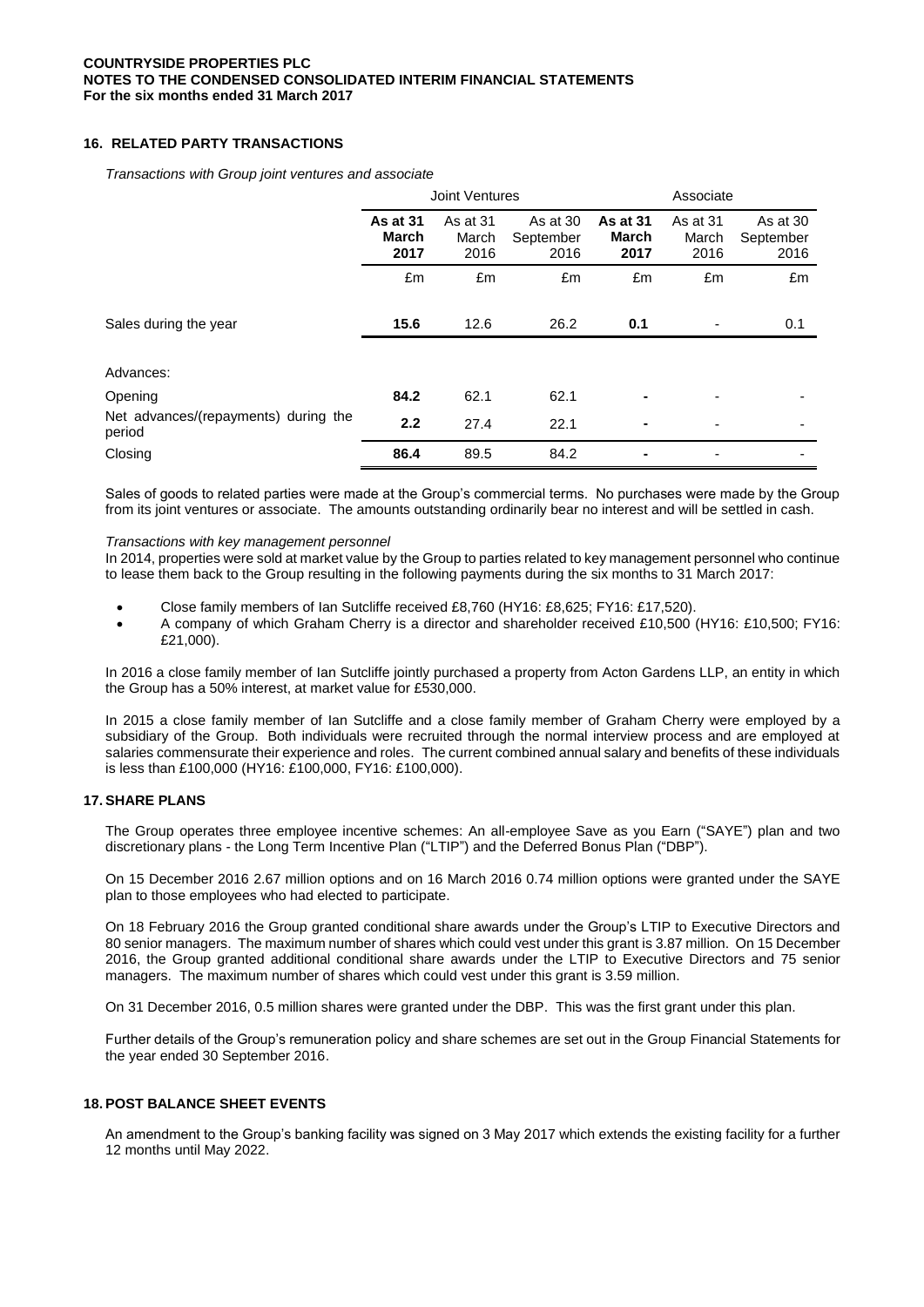## *Independent review report to Countryside Properties PLC*

## **Report on the condensed consolidated interim financial statements**

## **Our conclusion**

We have reviewed Countryside Properties PLC's condensed consolidated interim financial statements (the "interim financial statements") in the Interim review announcement of Countryside Properties PLC for the 6 month period ended 31 March 2017. Based on our review, nothing has come to our attention that causes us to believe that the interim financial statements are not prepared, in all material respects, in accordance with International Accounting Standard 34, 'Interim Financial Reporting', as adopted by the European Union and the Disclosure Guidance and Transparency Rules sourcebook of the United Kingdom's Financial Conduct Authority.

## **What we have reviewed**

The interim financial statements comprise:

- the Consolidated Statement of Financial Position as at 31 March 2017;
- the Consolidated Statement of Comprehensive Income for the period then ended;
- the Consolidated Cashflow Statement for the period then ended;
- the Consolidated Statement of Changes in Equity for the period then ended; and
- the explanatory notes to the interim financial statements.

The interim financial statements included in the Interim review announcement have been prepared in accordance with International Accounting Standard 34, 'Interim Financial Reporting', as adopted by the European Union and the Disclosure Guidance and Transparency Rules sourcebook of the United Kingdom's Financial Conduct Authority.

As disclosed in note 1 to the interim financial statements, the financial reporting framework that has been applied in the preparation of the full annual financial statements of the Group is applicable law and International Financial Reporting Standards (IFRSs) as adopted by the European Union.

## **Responsibilities for the interim financial statements and the review**

## **Our responsibilities and those of the directors**

The Interim review announcement, including the interim financial statements, is the responsibility of, and has been approved by, the directors. The directors are responsible for preparing the Interim review announcement in accordance with the Disclosure Guidance and Transparency Rules sourcebook of the United Kingdom's Financial Conduct Authority.

Our responsibility is to express a conclusion on the interim financial statements in the Interim review announcement based on our review. This report, including the conclusion, has been prepared for and only for the Company for the purpose of complying with the Disclosure Guidance and Transparency Rules sourcebook of the United Kingdom's Financial Conduct Authority and for no other purpose. We do not, in giving this conclusion, accept or assume responsibility for any other purpose or to any other person to whom this report is shown or into whose hands it may come save where expressly agreed by our prior consent in writing.

## **What a review of interim financial statements involves**

We conducted our review in accordance with International Standard on Review Engagements (UK and Ireland) 2410, 'Review of Interim Financial Information Performed by the Independent Auditor of the Entity' issued by the Auditing Practices Board for use in the United Kingdom. A review of interim financial information consists of making enquiries, primarily of persons responsible for financial and accounting matters, and applying analytical and other review procedures.

A review is substantially less in scope than an audit conducted in accordance with International Standards on Auditing (UK and Ireland) and, consequently, does not enable us to obtain assurance that we would become aware of all significant matters that might be identified in an audit. Accordingly, we do not express an audit opinion.